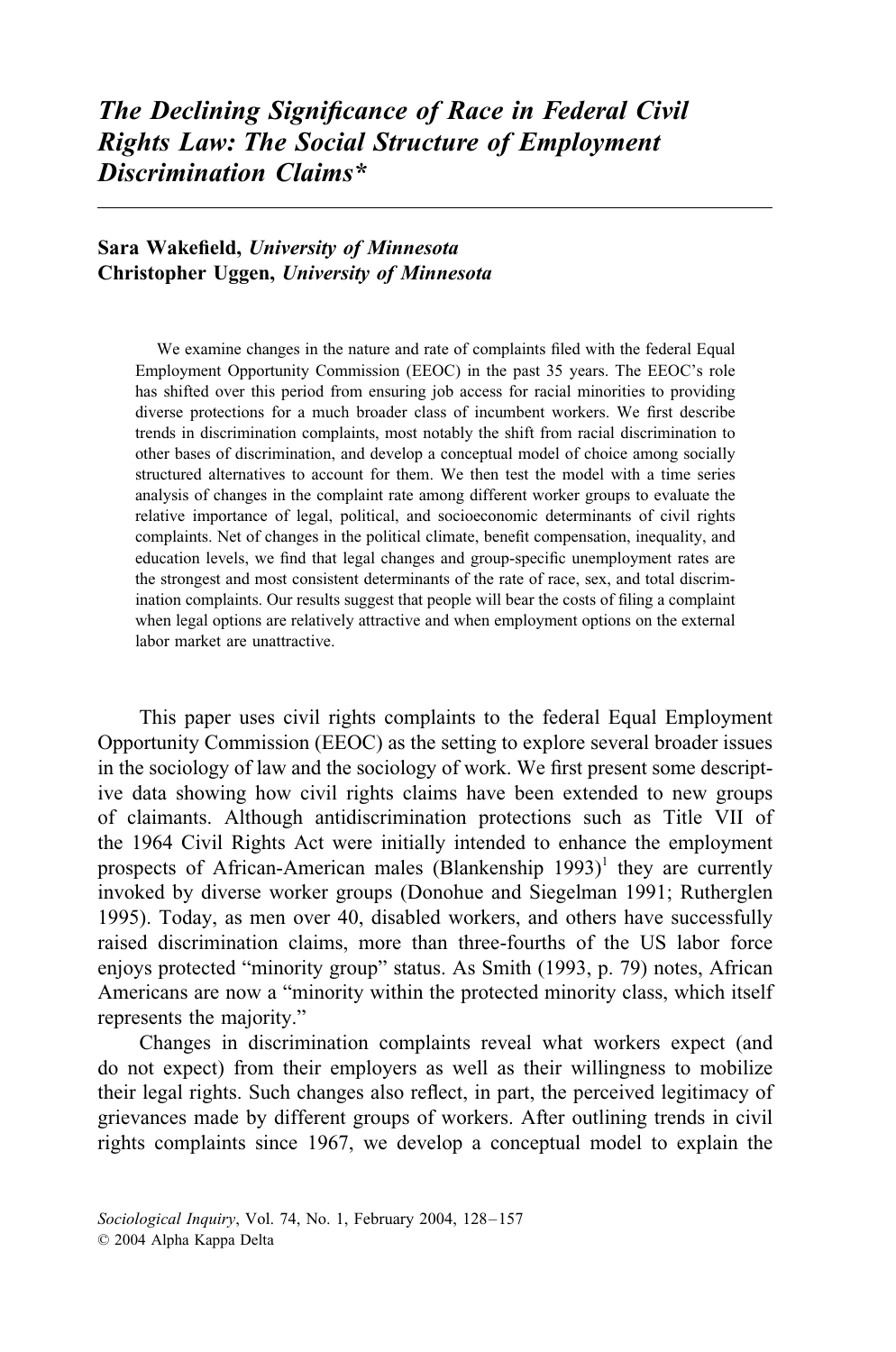trends. We then test this model's ability to account for the level and form of discrimination complaints using time series analysis, building on previous work (e.g., Burstein 1994; Donohue and Siegelman 1991) in three ways. First, we standardize our dependent variables by the number of eligible workers to take account of changing labor force participation rates and population bases associated with different protected classes. Second, we offer a conceptual model and multivariate time series analysis to specify the relative influence of legal, political, and socioeconomic structures on group-specific complaint rates and changes in the complaint mix over time. Third, because we measure *complaints* to the EEOC rather than actions taken by that agency, our outcomes are more likely to reflect the behavior of workers than the prerogatives of an enforcement agency.

### **The EEOC: Measuring Discrimination Claims**

We examine information on complaints filed with the EEOC between 1967 and 1994<sup>2</sup> and charges filed between 1986 and 2001. The EEOC was created to process complaints and monitor compliance with Title VII of the 1964 Civil Rights Act. When the act was strengthened in 1972 the EEOC was empowered to initiate complaints on its own, though individual victims of discrimination continued to raise the vast majority of complaints (Edelman 1992). These data are well suited to measure changes in complaint rates for several reasons. First, the EEOC operates as a "claims adjustment bureau" rather than a law enforcement agency, so complaint levels are relatively insensitive to agency practices (Hill 1990, p. 15). Second, the agency reports all complaints received annually and provides considerable information on the type of discrimination alleged. Third, the EEOC maintained a standard reporting procedure throughout the study period for key outcomes.

The EEOC records complaint data by base, issue, and total charges. Claimants alleging multiple bases of discrimination within a single charge are counted once per base complaint (e.g., race, sex, religion). For example, the EEOC would count a worker alleging both race and sex discrimination as a single charge with two base complaints (one for race and one for sex discrimination). The EEOC further categorizes complaints within base categories by issue (e.g., firing and promotion). We examine complaints (or "claims") rather than charges to disaggregate base and issue categories and thereby document the changing nature of civil rights claims over the last 35 years. It is important to caution that these data cannot determine whether discrimination occurred in a given case or whether the overall level of discrimination has increased or decreased. Rather, they indicate trends in the number of employees perceiving discrimination who elect to mobilize the law by filing a complaint.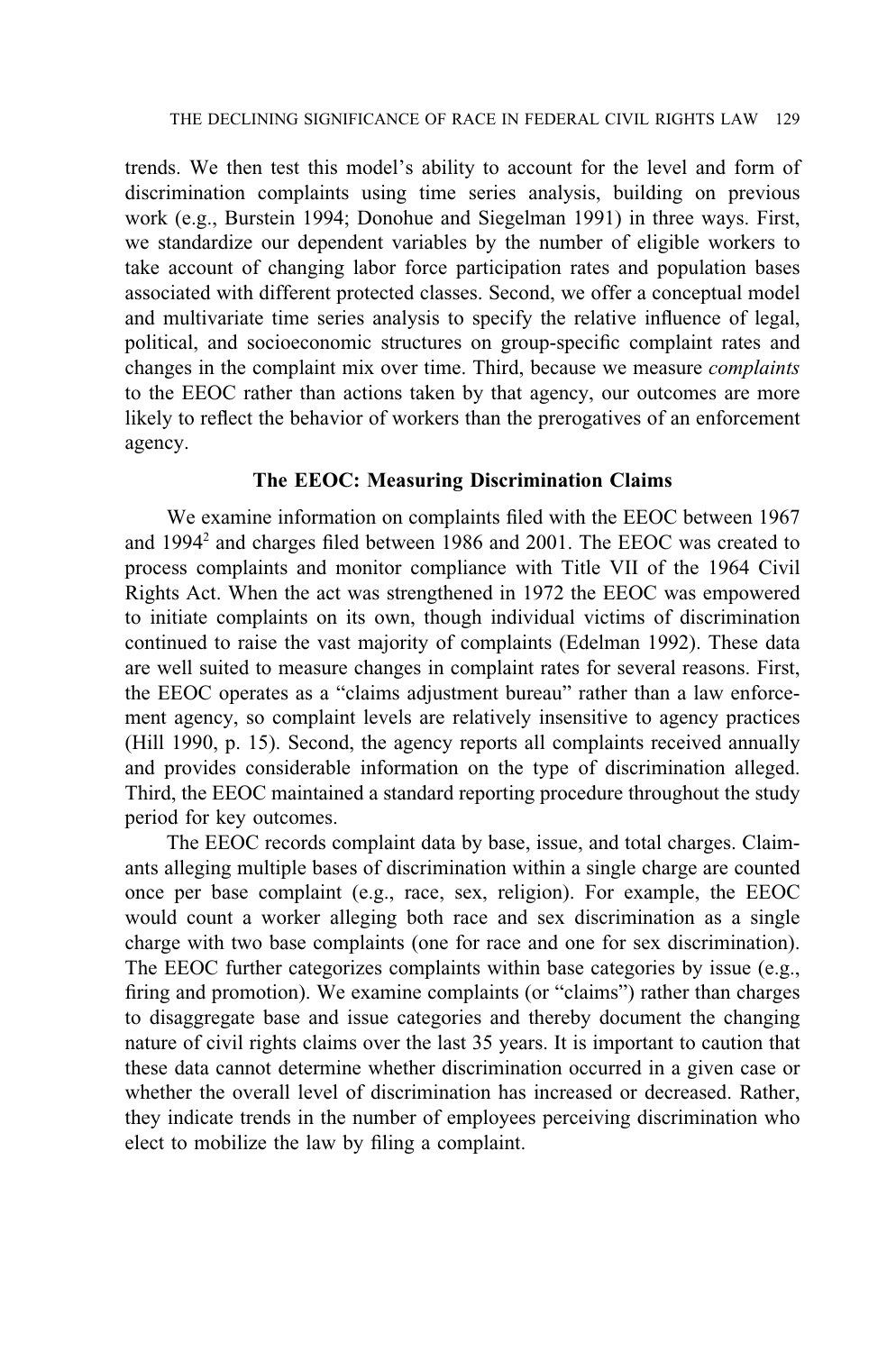# **Describing Trends in Complaint Levels**

Those drafting and enforcing antidiscrimination law have historically viewed race discrimination as distinct from other forms of discrimination. For example, the Equal Pay Act was primarily directed at sex discrimination and the Civil Rights Act of 1964 at race discrimination. During the advent of federal EEO enforcement, complaints on the basis of race were clearly the most legitimized form of discrimination grievance (Blankenship 1993; Rutherglen 1995). In fact, some suggest that the sex discrimination prohibition was only added to Title VII in an effort to prevent its passage in Congress (Blankenship 1993, p. 205; Burstein 1985, p. 23; Smith 1993, p. 79; but see Harrison 1988).

If equal employment opportunity law was initially directed toward reducing discrimination against African Americans, then race complaints should comprise the lion's share of all complaints early in the EEOC's history. Over time, we expect gradual growth in sex complaints as a result of specific legal changes, increasing female labor force participation, greater inclusion of women's issues in civil rights discourse and public policy, and the women's movement in general. Similarly, the gradual expansion of the Age Discrimination in Employment Act to include workers age 40 or over should raise the number of age-based complaints in the 1980s and the Americans with Disabilities Act (ADA) should increase the number of disability-based complaints in the 1990s.

# *Changes in Overall Complaint Levels*

Figure 1 shows the rate of total complaints, race complaints, sex complaints, and age complaints per 1,000 workers, standardized by the number eligible to complain within each base category.<sup>3</sup> We use US Census data to standardize total complaints by the number of workers in the labor market (US Bureau of Census 1998, p. 403), age complaints by the number of workers over age 40 (Kirkland 2001), and disability complaints by the number of employed disabled workers (US Bureau of Census 1997, p. 409). Though Whites may file race complaints and males may file sex complaints, the incidence of such claims is relatively rare (Parker 1991). We thus standardize race and sex complaints by the number of non-White and female workers, respectively.

Total complaints to the EEOC accelerated rapidly during the first 10 years of the agency's existence, to an early peak of about 2.2 complaints per 1,000 workers (or almost 204,000) in 1976. Race complaints also peaked in 1976, with a rate of almost 10 EEOC complaints per 1,000 non-White workers. By 1994, this rate was only about one-fourth as high, at 2.5 complaints per 1,000. The decline in the rate of race complaints since 1976 is dramatic, due in part to a more racially diverse labor force in recent years. The rate of sex complaints was also halved over this period of increasing female labor force participation, from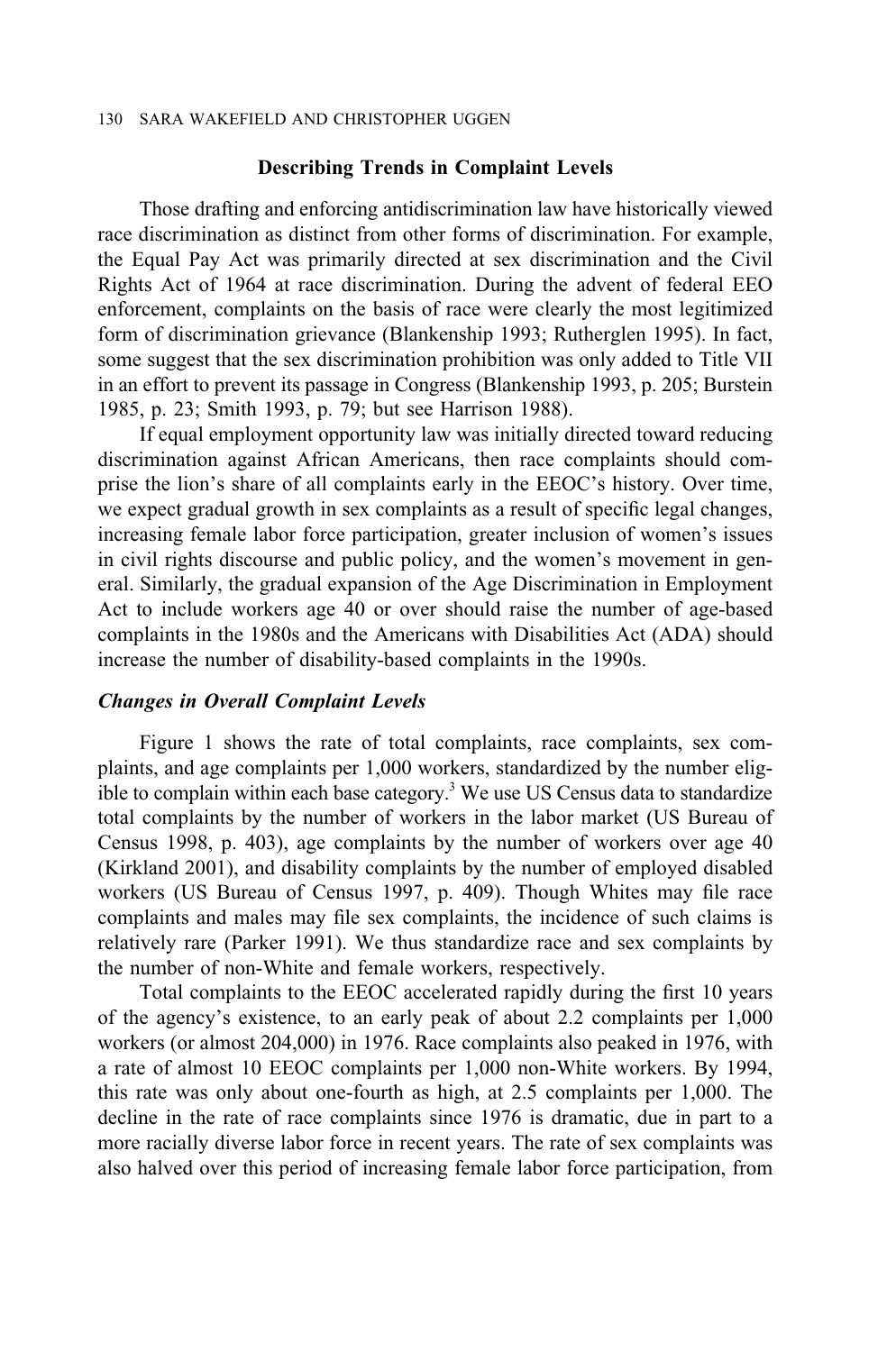

COMPLAINTS PER 1,000 WORKERS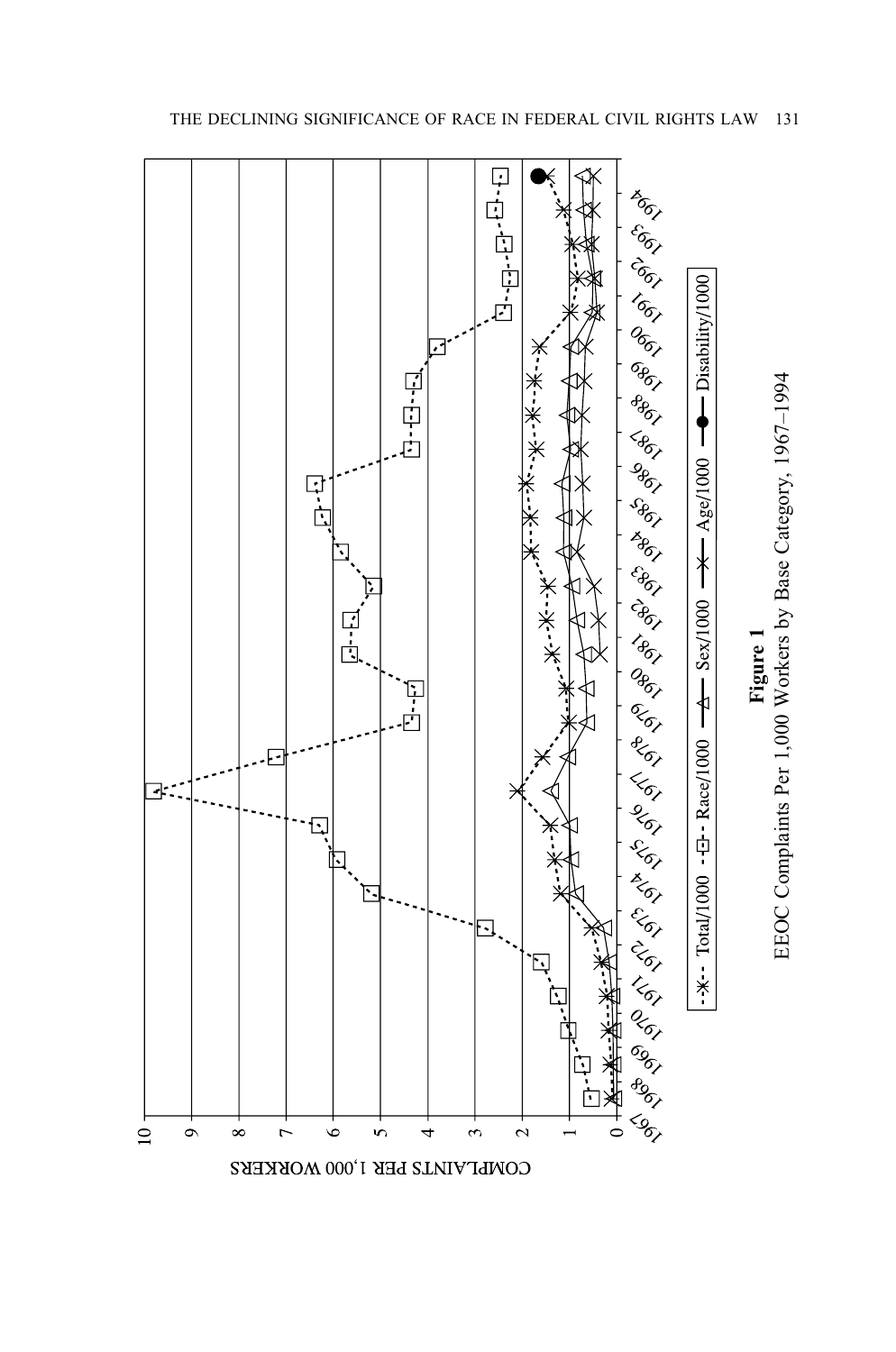its peak of 1.4 per 1,000 in 1976 to its 1994 rate of .7 per 1,000 female workers. Further, though EEOC funding declined significantly during the Reagan administration (Wood 1990), the initial reduction in complaints occurred during the Carter regime. The rate of race-specific and total *complaints* (if not enforcement) actually rose during the early Reagan years.

### *Changes in the Proportional Complaint Mix*

If race complaints have declined, as Figure 1 suggests, which bases of discrimination have taken their place? Figure 2 shows the relative proportion of complaints on the basis of race, sex, age, and disability by year (although EEOC disability complaints were not reported separately prior to 1994, they are reflected in the total numbers in Figure 1 and in the denominator of total complaints used to calculate the percentages in Figure 2). Until recently, the modal complaint filed with the EEOC involved race discrimination. The late 1960s and early 1970s were marked by a high proportion of race complaints relative to other bases of discrimination. It is notable that this period coincides with a "sharp acceleration" in African-American male wage gains (Smith 1993, p. 83).

Sex complaints rose as a proportion of total complaints after the 1972 amendment to the Civil Rights Act, though they have never accounted for more than about one-third of all complaints. The growth in sex complaints has been attributed to women's increasing labor force participation, political organization, and legal consciousness as well as greater societal acceptance of civil rights claims alleging bases other than race (Blankenship 1993; Burstein 1985, p. 20, 1994). Nevertheless, sex complaints as a proportion of total complaints remained relatively *stable* from 1973 to 1992 and cannot explain the proportional decline in race complaints. Since the early 1990s, the proportion of both race *and* sex complaints has declined. Together, race and sex complaints accounted for almost 80 percent of all EEOC complaints in 1967 but less than half of all complaints by 1994. Age and disability complaints comprised a greater share of the caseload as the EEOC gained enforcement power over the Age Discrimination in Employment Act in 1979 and the Americans with Disabilities Act in 1990. Although the raw numbers of race and sex complaints remain relatively high, age and disability discrimination complaints comprised almost one-third of all complaints in 1994, representing a major change in the groups invoking civil rights law.

Taken together, these trends document a profound shift from race to other bases of labor market discrimination. Numerous explanations for fluctuating complaint levels have been proposed, including new liability theories such as hostile work environment, sexual harassment (Abram 1993, p. 65), temporal shifts in the relative merit of complaints (Davila and Bohara 1994), and changes in the political and economic strength of racial groups (Dawson 1995). The next section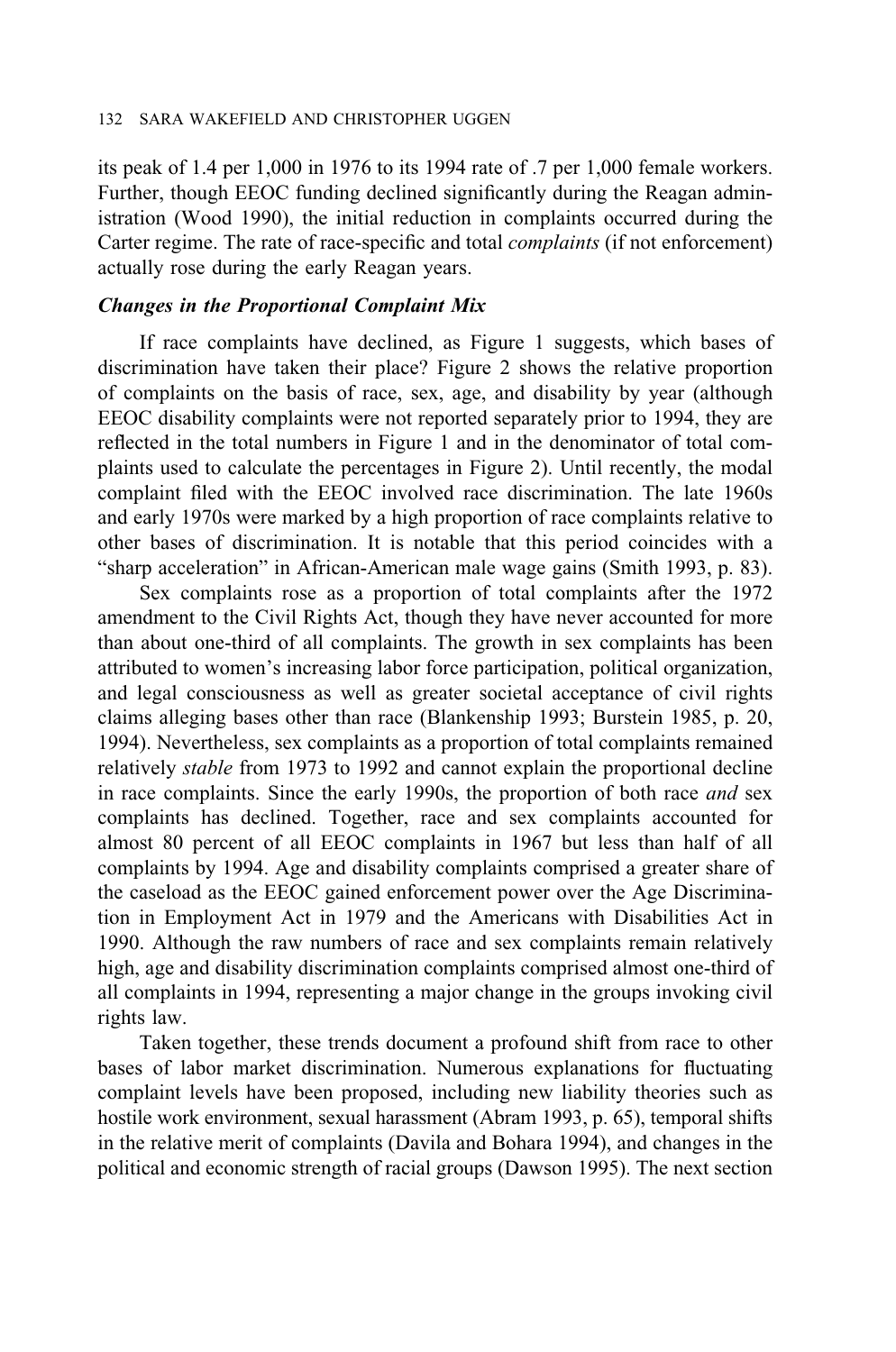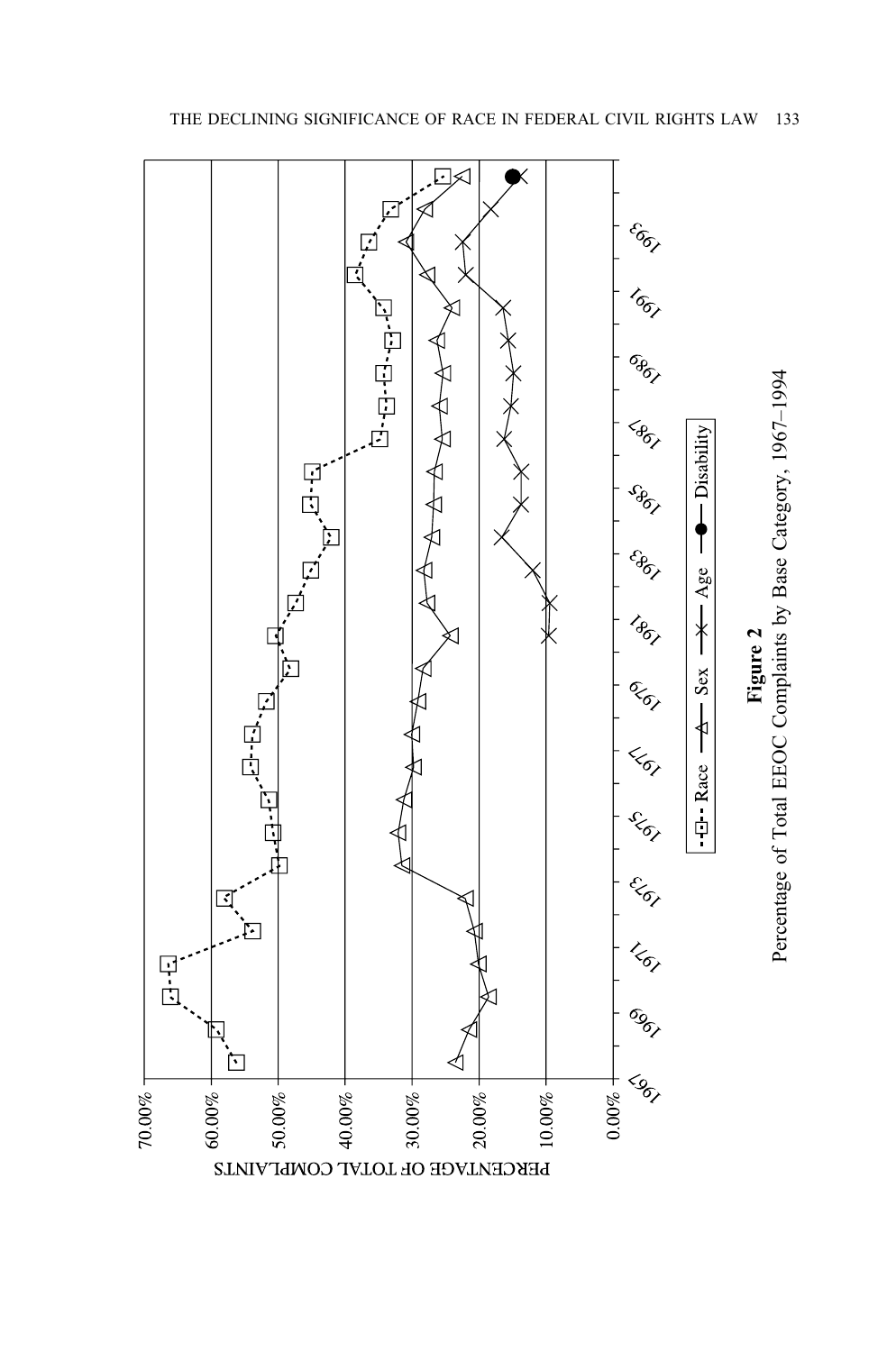of the paper develops a conceptual model to account for the observed trends, based on changes in the legal, political, and socioeconomic opportunity structure.

# **Explaining the Trends**

### *Macro-Social Determinants of Discrimination Complaints*

Civil rights complaints represent both potentially discriminatory actions by employers and the behavior of workers in perceiving a wrong and filing a complaint. If one experiences workplace discrimination, EEOC officials do not immediately appear to solicit a complaint. Rather, employees must first perceive discrimination, decide whether to file a claim, and finally, initiate a formal charge through a bureaucratized process. A confluence of legal, political, and economic forces thus shapes the decision to file a discrimination complaint.

Whether and how workers perceive discrimination influences whether they will "name" an action discriminatory, "blame" the employer as culpable, and ultimately "claim" their grievances by seeking formal redress (Felstiner, Abel, and Sarat 1981). Bumiller (1987) describes complaint filing as a process of choosing to attach a label of "victim" to oneself. Accepting this label is a lengthy process that begins well before a complaint is filed. Complainants must overcome the stigma attached to filing discrimination charges and the negative public perceptions associated with litigiousness. Even if workers perceive discrimination and believe they are entitled to redress, they may be unwilling to initiate a long and stressful process when they can easily find comparable work elsewhere.

We therefore suggest that discrimination complaints are the product of individual choice among socially structured alternatives. Individual decisions to file complaints are ultimately based on the worker's expectation that the benefits of going forward with a claim outweigh the costs (Bumiller 1987; Donohue and Siegelman 1991; Ewick and Silbey 1998). Macro-level forces, such as the legal opportunity structure and economic conditions, guide such choices by shaping the perceived attractiveness of complaining relative to other options.

*Legal Opportunity Structure.* Before any complaints may be filed, the law must define what constitutes discrimination, organize some mechanism for counting and processing claims, and offer some hope of redress. Changes in employment discrimination law redefine the protected class of workers and therefore alter the opportunity structure for filing complaints. Though the availability of internal grievance forums and alternative dispute resolution has increased in recent decades (Edelman and Petterson 1999; Edelman 1992; Sutton et al. 1994), workers generally have few legal options to redress unfair treatment by employers, particularly in light of recent declines in unionization and its attendant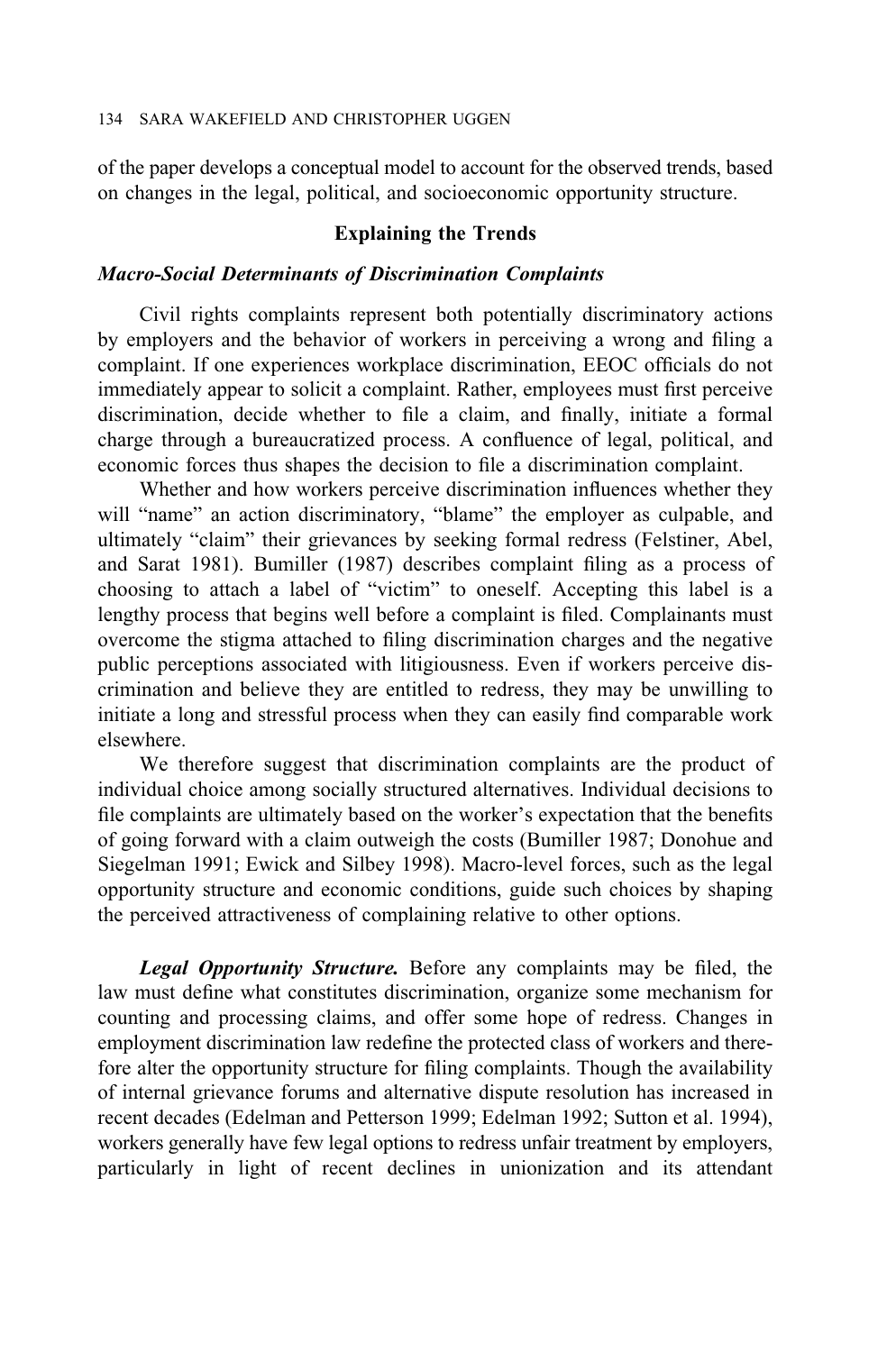protections (US Bureau of Census 1998, p. 445). For example, despite the concerns of personnel professionals, "wrongful discharge" litigation—in which workers sue employers for termination without just cause—has yet to seriously threaten employers' prerogative to fire workers at will (Edelman, Abraham, and Erlanger 1992). Thus, as protected status and the eligibility to file with the EEOC are extended to more groups, we expect complainants to invoke the agency to resolve a variety of new employment problems.

Though we cannot completely separate the effects of legal changes from political and socioeconomic effects, we can account for legal structure using periodization indicators that correspond to the legal environment at a given time. In each multivariate model, we include dichotomous indicators for the 1972 Civil Rights Amendment (coded 1 for 1972–1994), changes in the Age Discrimination in Employment Act and equal pay legislation in 1979 (coded 1 for 1979–1994), and implementation of the Americans with Disabilities Act (ADA) in 1991 (coded 1 for 1992–1994). Because these changes successively expanded the classes eligible to file complaints, we expect each legal indicator to raise the total rate of complaints. We anticipate that the 1972 Amendment will have the greatest influence on the rate of race and sex complaints, since it dramatically increased the EEOC's power at a time when such complaints comprised the majority of the caseload. The later legal changes emphasized older and disabled workers, and are therefore less likely to affect race and sex complaints.

*Macroeconomic Performance.* The health of the economy determines the demand for labor and the relative attractiveness of "grieving" versus "leaving." The unemployment rate, a strong positive predictor of discrimination lawsuits in prior research (Donohue and Siegelman 1991), indicates the attractiveness of "exit" (Hirschman 1970) to the labor market as an alternative to filing a formal complaint. In tight labor markets with low unemployment, workers perceiving discrimination can more easily find comparable jobs elsewhere. As unemployment rises, they may be more willing to bear the costs associated with voicing a formal complaint to obtain or keep a desirable position. A weak economy thus increases the attractiveness of filing discrimination claims, net of the legal and political climate.

*Political Climate.* Fluctuations in political power convey messages to potential complainants about the legitimacy and viability of different types of civil rights claims (Feagin and Sikes 1994). The State defines what constitutes workplace discrimination, legitimates some types of complaints, and sets federal enforcement priorities. For instance, the Reagan–Bush regime reframed public debate on civil rights by opposing the Civil Rights Act, describing earlier antidiscrimination policy and collective action on the basis of race as a threat to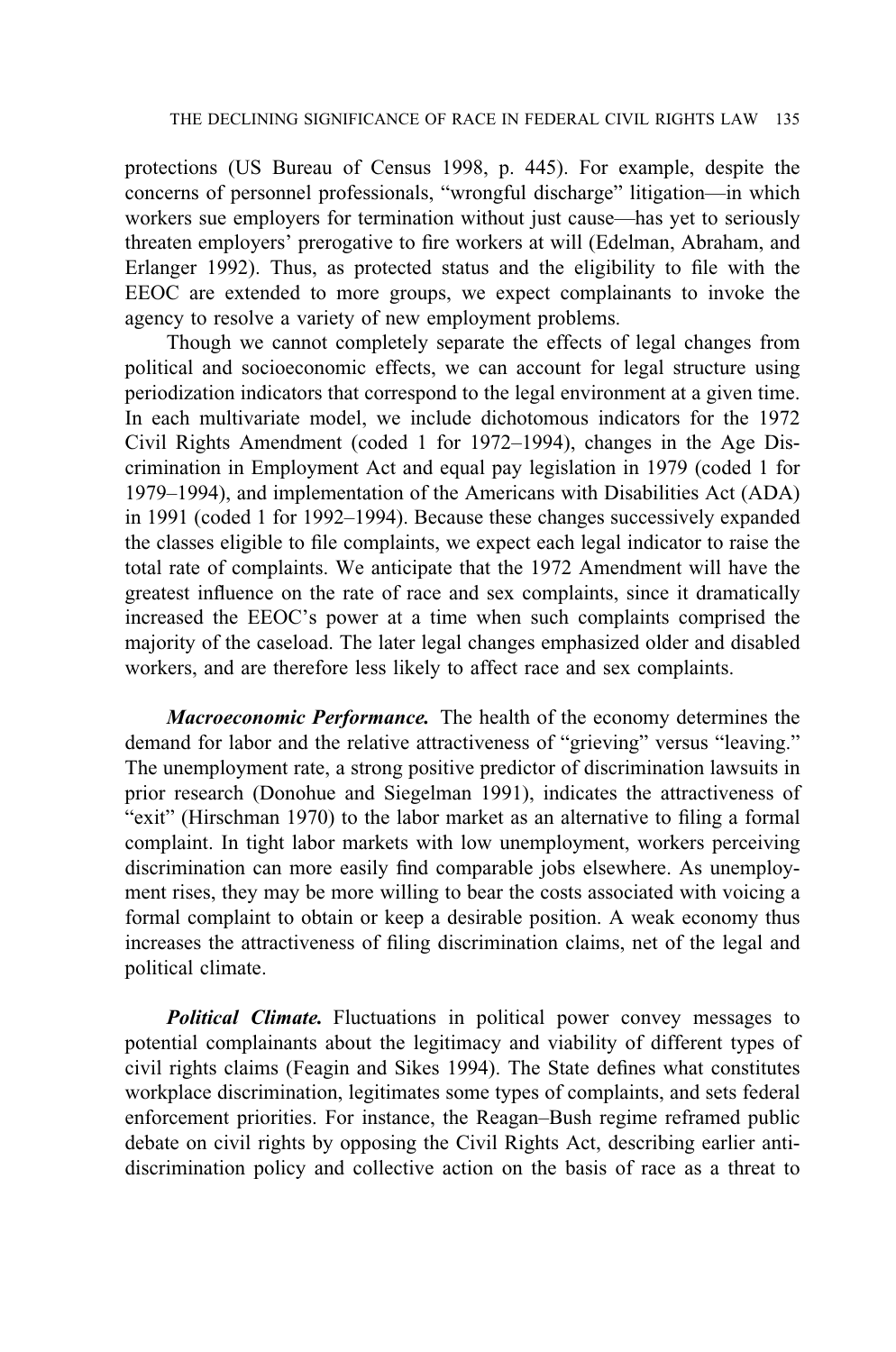American democracy, and arguing that most forms of discrimination had been eliminated (Omi and Winant 1986, pp. 131–3). Such discourse and shifts in policy delegitimize certain causes of action (most notably hiring and race discrimination under President Reagan) and likely diminished discrimination claims overall. The Reagan administration also cut EEOC funding, making enforcement more difficult and perhaps raising questions in the minds of potential complainants (Wood 1990; Omi and Winant 1986). Finally, because Republicans have a smaller minority and female constituency and are generally more resistant to government intervention in the economy than Democrats (e.g., Manza and Brooks 1999), we expect fewer complaints during times of Republican strength. Since the EEOC chair is a presidential appointee, our political indicator emphasizes the executive branch. Following Jacobs and Helms (1996), it is coded 1 when the chair is a Republican appointee multiplied by the mean of the percentage of Republican governors, congresspersons, and self-identified Republican Gallup survey respondents.

*Compensation Structure.* Macroeconomic, demographic, and political forces have increased workers' extraeconomic interests in their jobs. The "long reach of the job" (Menaghan 1991) is manifest in on-site childcare centers and health benefits (Hochschild 1997), changes in family leave policy (Scharlach and Grosswald 1997), and changing cultural expectations about work (Edelman 1990; Rubin 1996). Moreover, worker specialization and firm-specific skills give workers a "stake" in the organization that is reflected in seniority-based promotion policies and buyouts for early retirement (Coleman 1990, p. 562). Both of these related trends—the interpenetration of work and family life and workers' increasing stakes in their jobs—are likely to affect the rate and nature of discrimination complaints. As a reflection of these changes, remuneration in the form of non-wage benefits has risen as a proportion of total compensation. Such payment in kind and the costs associated with duplicating health insurance, pension benefits, and other non-wage compensation are likely to make complaints more attractive than exit for employees. As benefit compensation increases in absolute and relative terms, workers' stakes in preserving their relationship with employers may also rise, leading to more discrimination claims. Our benefit compensation measure is the proportion of total compensation paid in the form of non-wage benefits, taken from *National Income and Product Accounts* (US Bureau of Economic Analysis 1998).

*Social Inequality.* The actual level of discrimination almost certainly affects the volume and rate of civil rights claims. Although no direct measure is available, we use inequality in remuneration as a proxy to indicate equality of result, if not equality of opportunity. We use standard inequality measures, such as the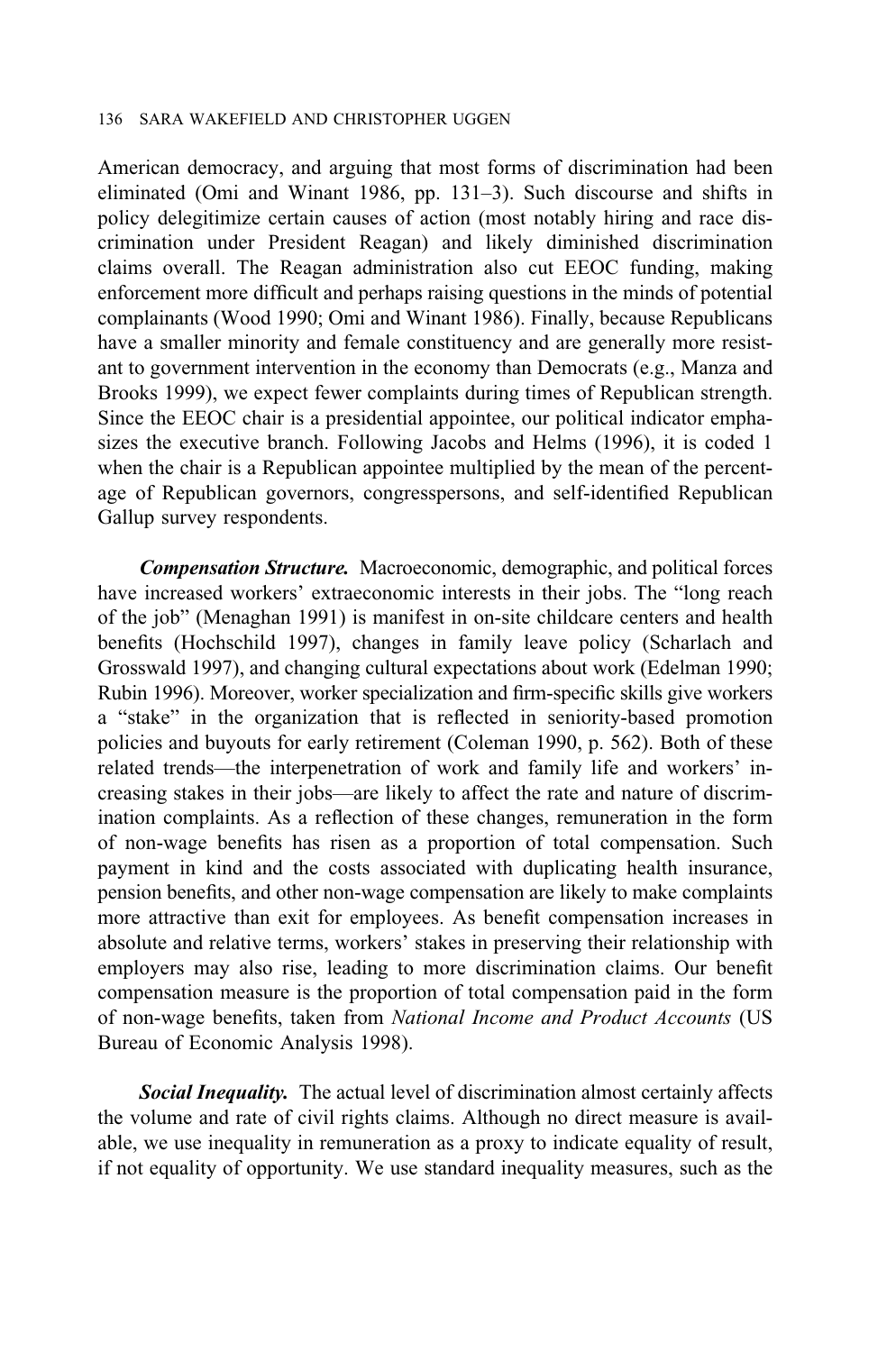ratio of African-American to White median household income and the ratio of female to male individual income to indicate wage inequality (US Bureau of the Census 1998, pp. 468, 475). As these ratios approach unity, we expect less labor market discrimination and correspondingly fewer civil rights complaints.

*Knowledge of Grievance Forums.* Historical trends in complaint rates are a function of knowledge and rights consciousness as well as discrimination levels. Since workers must be informed of their rights and legal alternatives before filing a discrimination claim, rising education levels are likely to increase workers' awareness and use of EEO grievance forums. For example, high complaint rates in government agencies and educational institutions likely reflect an educated workforce and a legal environment that is sensitive to civil rights claims, rather than especially egregious discrimination in these organizations (Edelman, Uggen, and Erlanger 1999). More educated targets of discrimination may be more aware of their rights and potential grievance forums, have greater experience with the legal system (Ewick and Silbey 1998), and better able to predict their ultimate chances of success (Galanter 1974). We therefore include group-specific indicators of educational attainment in models predicting total, race, and sex complaints.

*Demographic Structure.* Finally, historical changes in labor force participation by racial minorities and women affect the size and composition of the workforce and the absolute number of discrimination complaints. Studies based on raw numbers of complaints may erroneously attribute changes in labor force composition to changes in discrimination or legal consciousness. The standardized complaint rate, or number of complaints per thousand workers, provides a more accurate indicator of overall and group-specific legal mobilization.

In sum, our model predicts that complaint rates will vary directly with legal opportunities, unemployment rates, benefit compensation, and educational attainment, and inversely with Republican strength and income equality. Table 1 shows descriptive statistics and coding procedures for each variable in the multivariate analysis. Our dependent variables include the total complaints per thousand workers, race complaints per thousand non-White workers, and sex complaints per thousand female workers.

# *Analytic Strategy*

We test our conceptual model by predicting the complaint patterns shown in the figures with the macro-social determinants noted above. Our analysis is limited by the small number of years observed; multicollinearity among the legal, political, and socioeconomic variables; autocorrelation among the residual error terms in the time series; and potential spuriousness due to omitted variables.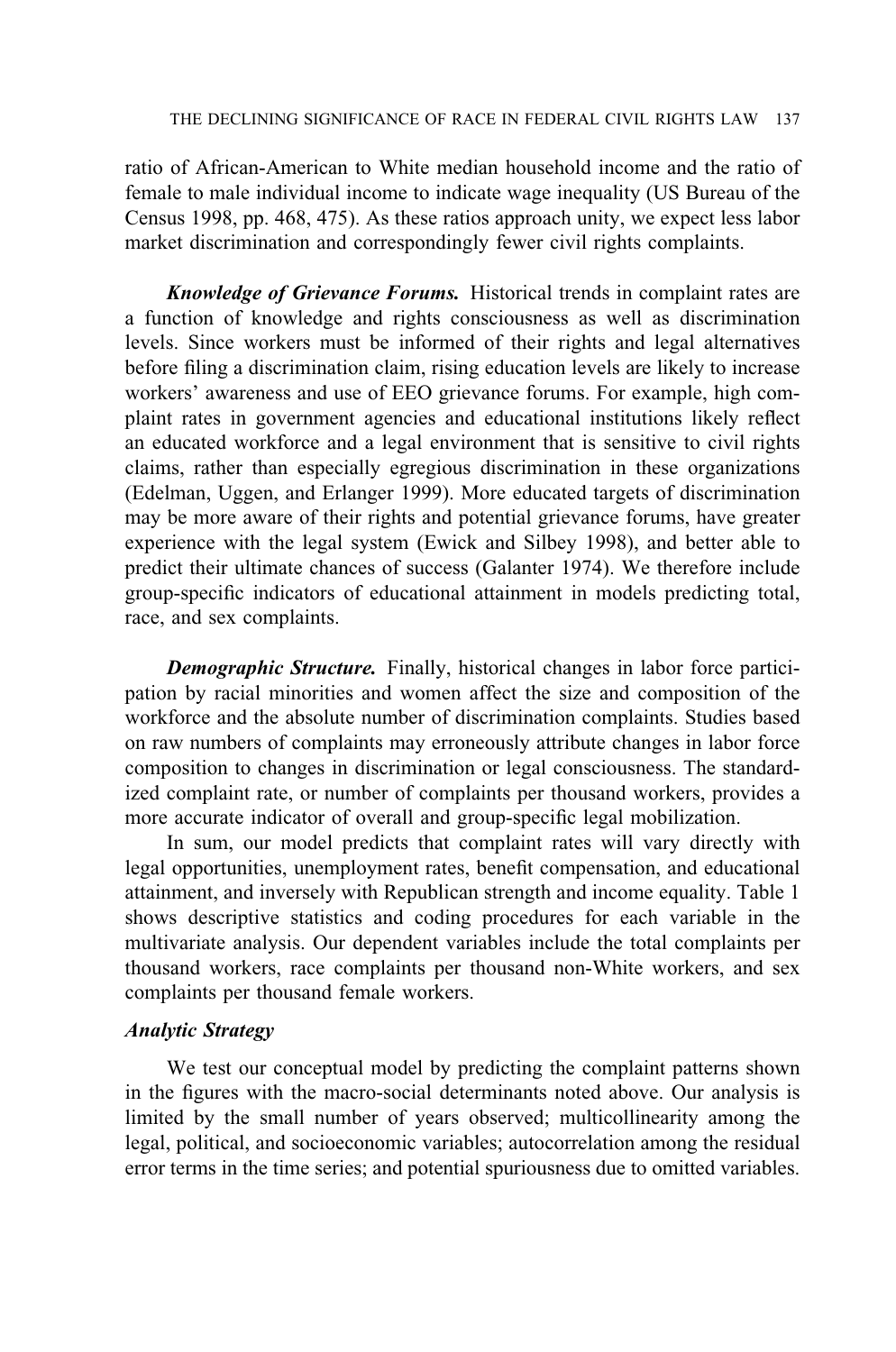|                                        | Descriptive Statistics<br>Table 1    |       |                       |
|----------------------------------------|--------------------------------------|-------|-----------------------|
| Variable                               | Coding                               | Mean  | Standard<br>Deviation |
| Dependent variables                    |                                      |       |                       |
| Total complaints to EEOC               | Per 1,000 workers                    | 1.19  | 59.                   |
| Race complaints to EEOC                | Per 1,000 non-White workers          | 4.10  | 2.23                  |
| Sex complaints to EEOC                 | Per 1,000 female workers             | .72   | 39                    |
| Independent variables                  |                                      |       |                       |
| Legal periodization                    |                                      |       |                       |
| 1972 Amendment                         | Coded 1 for years 1972-1994          |       |                       |
| Age and Equal Pay Act                  | Coded 1 for years $1979 - 1994$      |       |                       |
| Disability Act                         | Coded 1 for years 1992-1994          |       |                       |
| Political climate                      |                                      |       |                       |
| Republican strength composite $_{t-1}$ | Coded 1 when EEOC chair is           | 26.12 | 18.56                 |
|                                        | Republican-appointee times           |       |                       |
|                                        | the mean of the percentage of        |       |                       |
|                                        | Republican governors, percentage     |       |                       |
|                                        | of Republicans in the House and      |       |                       |
|                                        | Senate, and percentage identifying   |       |                       |
|                                        | themselves as Republican in national |       |                       |
|                                        | Gallup surveys                       |       |                       |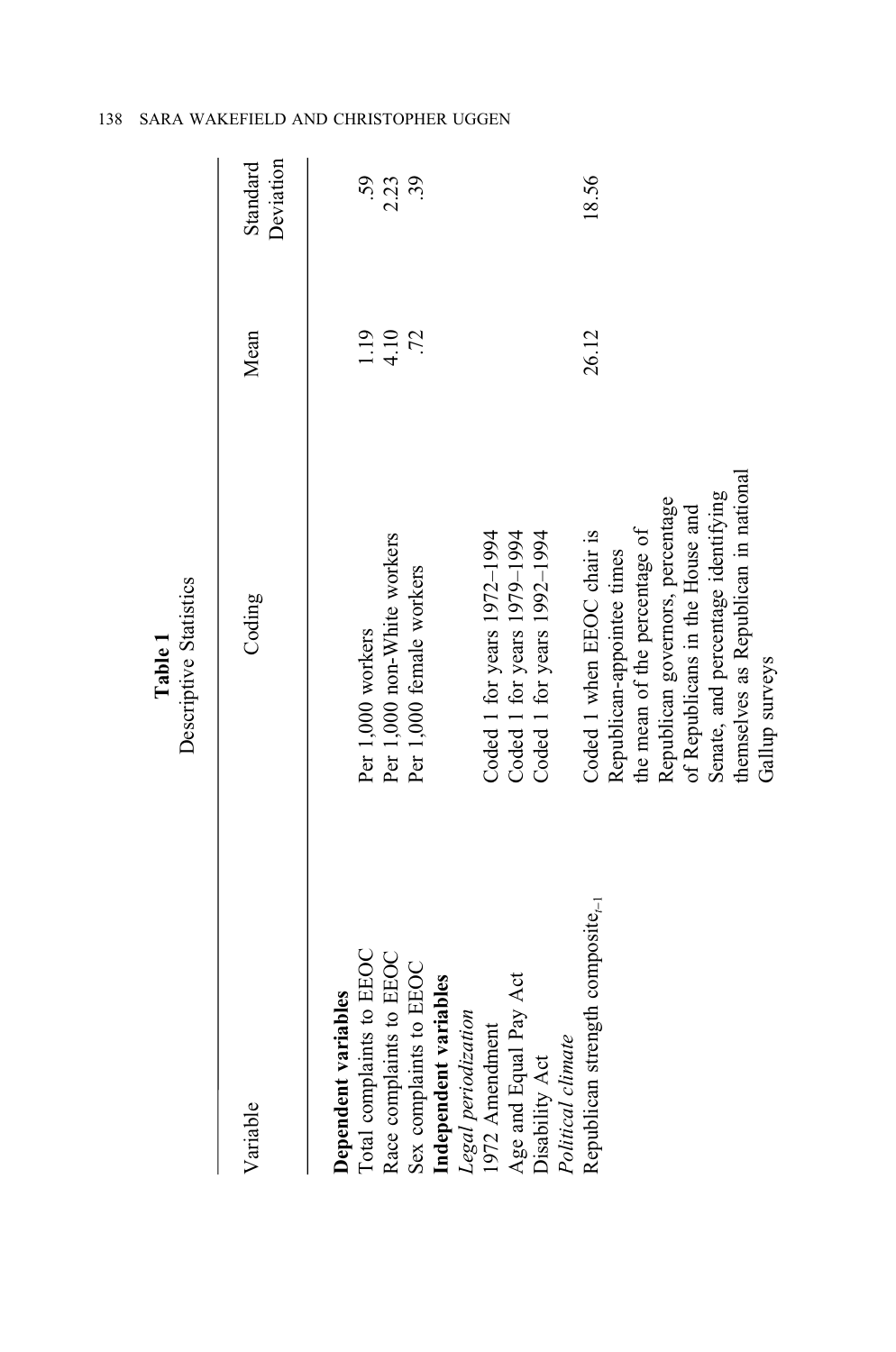|                        | 1.58                             | 3.29                                         | 1.32                         |                        | 2.94                            |                   |                                        | $\delta$                             |                        |                                 | $\Xi$                             | $\overline{20}$                  |
|------------------------|----------------------------------|----------------------------------------------|------------------------------|------------------------|---------------------------------|-------------------|----------------------------------------|--------------------------------------|------------------------|---------------------------------|-----------------------------------|----------------------------------|
|                        | 6.37                             | 12.39                                        | 6.86                         |                        | 15.45                           |                   | 59                                     | $\mathcal{S}$                        |                        | 12.46                           | 11.48                             | 12.42                            |
|                        | Percentage                       | Percentage                                   | Percentage                   |                        | Percentage                      |                   | Ratio of household income              | Ratio of individual income (age 25+) |                        | Years                           | Years                             | Years                            |
| Economic opportunities | Total unemployment rate $_{t-1}$ | African-American unemployment <sub>r-1</sub> | Female unemployment $_{t-1}$ | Compensation structure | Non-wage benefits <sub>-1</sub> | Income inequality | Af.-Am. to White income ratio $_{r=1}$ | Female to male income ratio $_{t-1}$ | Educational attainment | Total median education $_{t-1}$ | Af.-Am. median education $_{r-1}$ | Female median education $_{t-1}$ |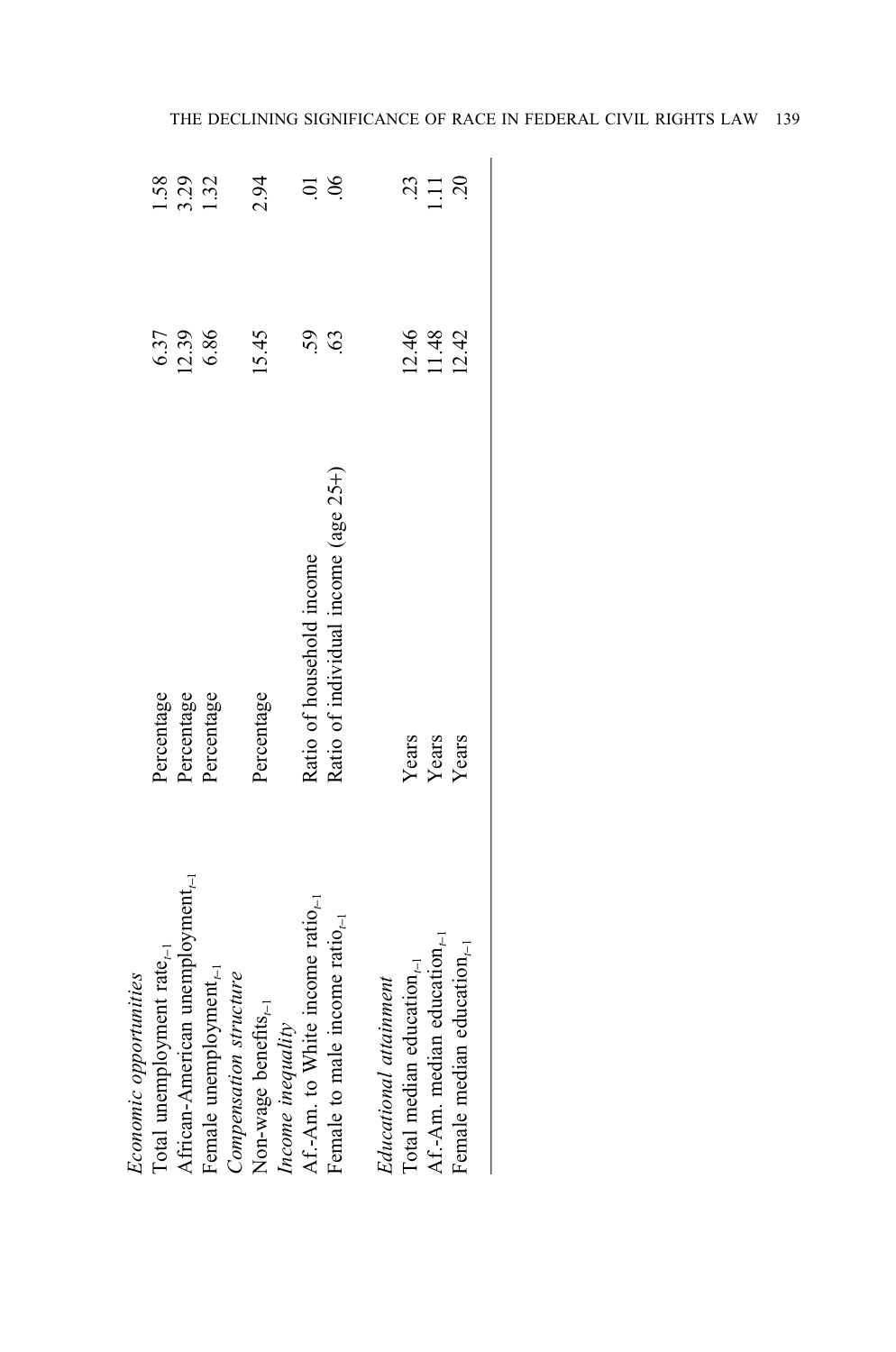We address the first two concerns by presenting bivariate results and parsimonious models with a small set of regressors. We address the third issue by adjusting estimates for first-order autocorrelation. Finally, we address spuriousness, the possibility that effects are due to *unmeasured* variables, by including lagged dependent (or endogenous) variables in each equation. This helps isolate the effects of our independent variables on changes in the rate of complaints, controlling for the initial complaint rate.

We estimate the following model:

$$
CR_t = \alpha + \beta X_{t-1} + \gamma CR_{t-1} + \varepsilon_t
$$

 $\varepsilon_t = \rho \varepsilon_{t-1} + \mu_t$ 

where CR is the complaint rate per 1,000 workers,  $\alpha$  is a constant, *X* represents the values of the independent variables,  $\beta$  is the estimated effect of these variables,  $CR_{r-1}$  is the previous year's complaint rate, and  $\gamma$  is the complaint rate "stability effect" (Finkel 1995, p. 7). The error term at time  $t$  (indicated by  $\varepsilon_t$ ) is determined by the prior year's error term, a regression coefficient (ρ) and a random variable  $(\mu)$ , following a first-order autoregressive process.

Ordinary least-squares estimates are inconsistent in models with both autocorrelation and lagged dependent variables because the lagged term is correlated with the current disturbance. We therefore use a two-step instrumental variable method proposed by Hatanaka (1974) and Greene (1997). The first step obtains consistent estimates of the regressors and the residuals, using the fitted values from a regression of the complaint rate on the independent variables and their lagged values as the instrument. The second step adjusts for autocorrelation, calculating ρ from the consistent estimates of the residuals. Since the lagged value of the lagged complaint rate  $(CR_{\text{⊭}})$  is used in this step (Greene 1997, pp. 605–7; Ostrom 1990, pp. 65–72), data are missing on the first two years of the time series. All models are estimated in LIMDEP (Greene 1998). In general, the net effect of these procedures is to inflate standard errors, resulting in smaller estimated *t*-statistics and more conservative tests of hypotheses relative to ordinary least-squares (OLS) regression.<sup>4</sup>

# **Time Series Results**

### *Changes in Complaint Rates*

*Total Complaint Rate.* Table 2 shows estimates of the determinants of total complaints per thousand workers after adjustment for first-order autocorrelation and the lagged dependent variable. Because of the small number of cases and intercorrelation among independent variables, we introduce each set of predictors separately in Models 1–5 to allow results from our full models to be compared against simpler models. As expected, the prior year's complaint rate is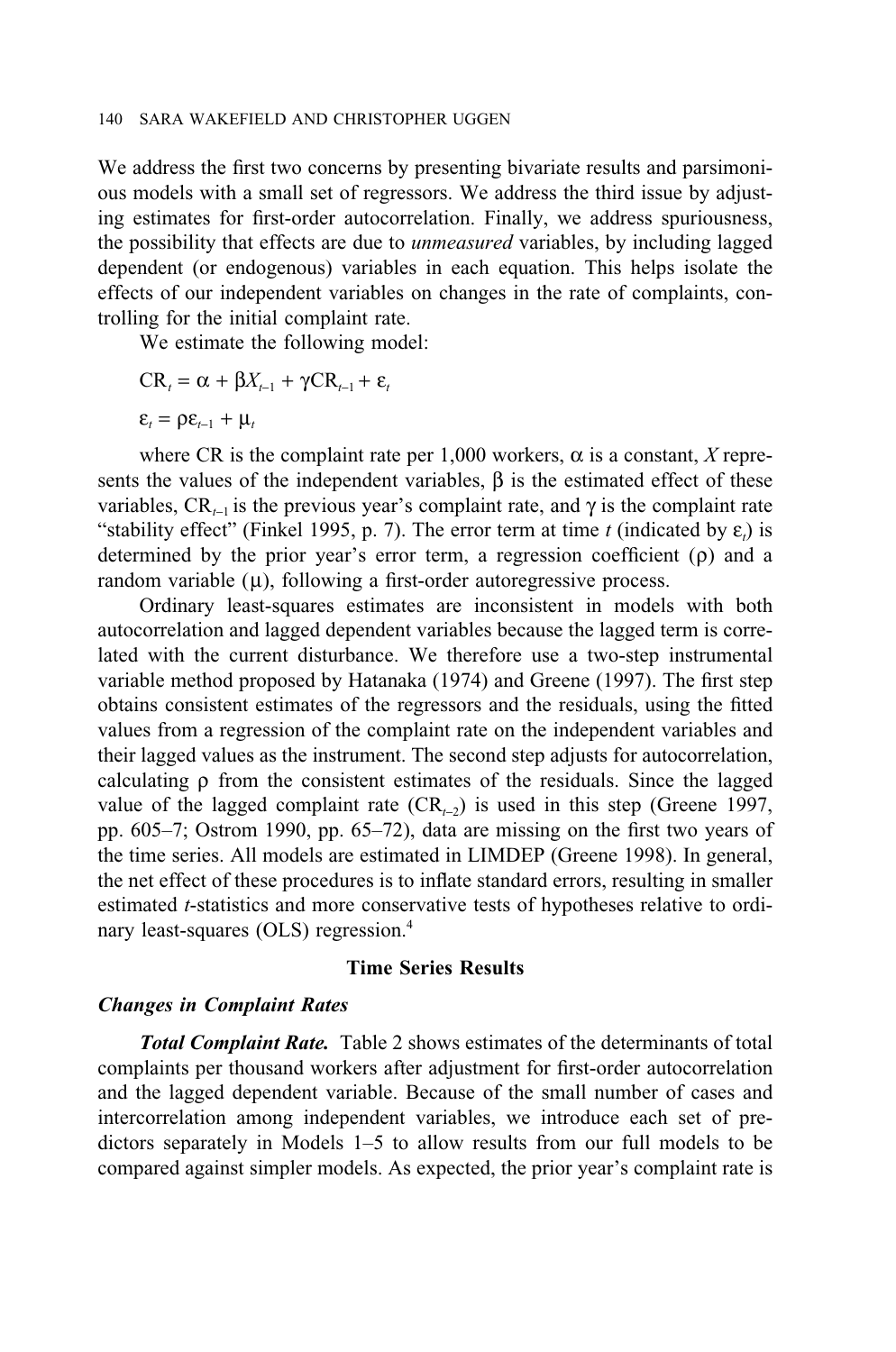| しょくしょうしょく しょく<br>$\overline{\phantom{a}}$<br>֧֧֧֚֚֚֚֚֚֚֚֚֚֚֚֚֚֚֚֚֚֚֚֚֚֚֚֚֚֚֚֚֚֚֚֡֝֓֝֓֝ |
|----------------------------------------------------------------------------------------|
|----------------------------------------------------------------------------------------|

|                                        |                                          | $\mathrel{\sim}$ | 3                  | 4              | 5                   | Full                     | Trimmed                                                   |
|----------------------------------------|------------------------------------------|------------------|--------------------|----------------|---------------------|--------------------------|-----------------------------------------------------------|
| Legal periodization<br>1972 Amendment, | $.424**$                                 |                  |                    |                |                     | ***865.                  | $331*$                                                    |
| Age and Equal Pay,                     | $(339)$<br>$(331)$<br>$(131)$<br>$(187)$ |                  |                    |                |                     | $(.247)$<br>1.038**      | $(214)$<br>$-013$<br>$-100$<br>$-100$<br>$-100$<br>$-100$ |
|                                        |                                          |                  |                    |                |                     | $(.532)$<br>$.811**$     |                                                           |
| Disability Act,                        |                                          |                  |                    |                |                     | (444)                    |                                                           |
| Political climate                      |                                          |                  |                    |                |                     |                          |                                                           |
| Republican strength <sub>-1</sub>      |                                          | .0004<br>(.003)  |                    |                |                     | (.004)<br>$\overline{0}$ |                                                           |
| Economic opportunity                   |                                          |                  |                    |                |                     |                          |                                                           |
| Total unemployment $_{t-1}$            |                                          |                  | $127***$<br>(.042) |                |                     | $*880.$<br>(.055)        | $.118***$<br>(.042)                                       |
| Compensation structure                 |                                          |                  |                    |                |                     |                          |                                                           |
| Non-wage benefits $_{r-1}$             |                                          |                  |                    | (.030)<br>.012 |                     | (217)<br>$-.264$         |                                                           |
| Income equality                        |                                          |                  |                    |                |                     |                          |                                                           |
| Af.-Am. to White                       |                                          |                  |                    |                | $-7.468$<br>(5.134) | 1.314                    |                                                           |
| Median income ratio $_{r-1}$           |                                          |                  |                    |                |                     | (6.596)                  |                                                           |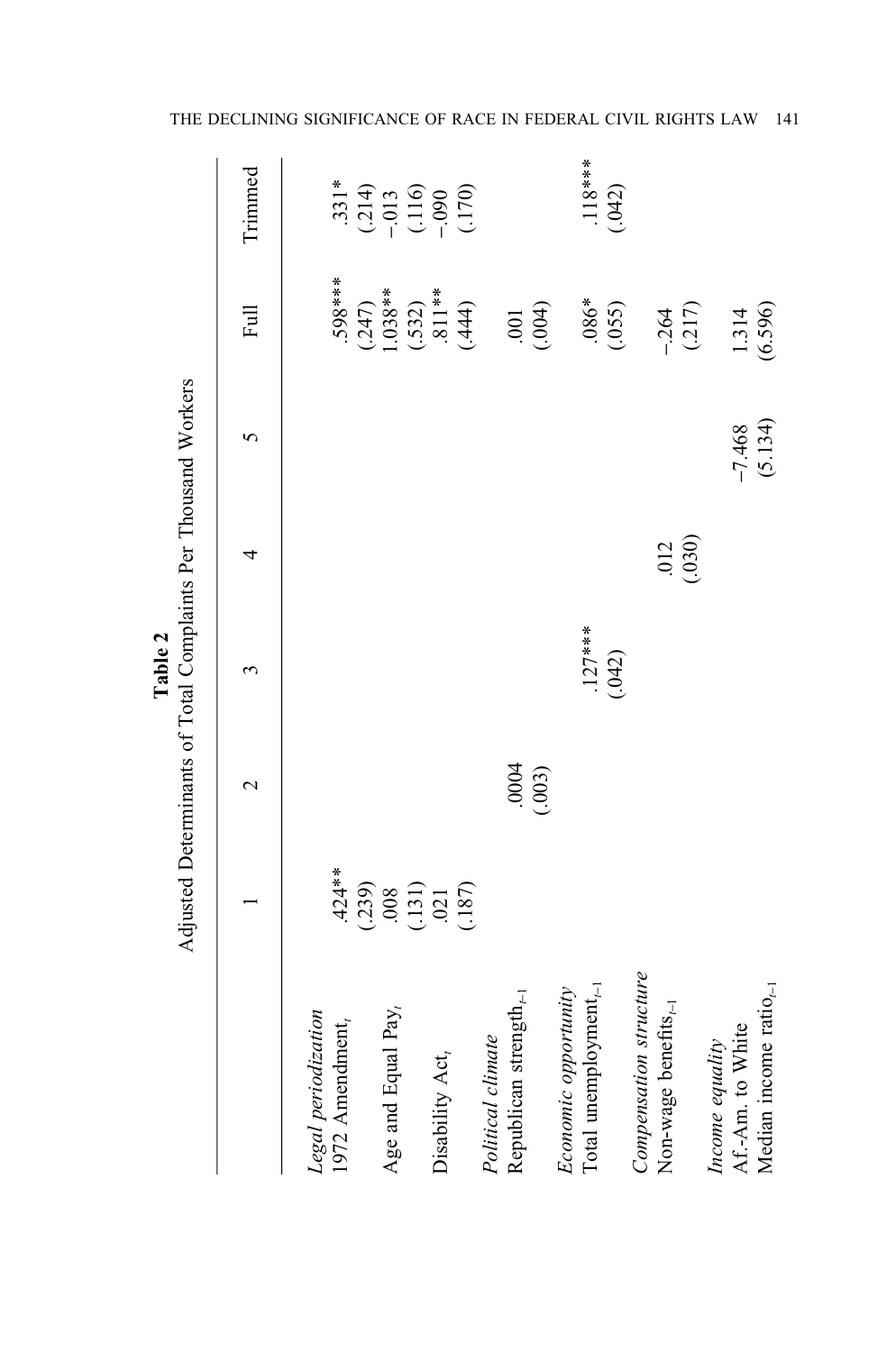|                                                                                                         |                                                                                        |                                                                             | (continued)                                                                                                                       |                                                                                         |                                                                       |                                                            |                                                                                          |
|---------------------------------------------------------------------------------------------------------|----------------------------------------------------------------------------------------|-----------------------------------------------------------------------------|-----------------------------------------------------------------------------------------------------------------------------------|-----------------------------------------------------------------------------------------|-----------------------------------------------------------------------|------------------------------------------------------------|------------------------------------------------------------------------------------------|
|                                                                                                         |                                                                                        | $\overline{\mathcal{C}}$                                                    |                                                                                                                                   | 4                                                                                       |                                                                       | Full                                                       | Trimmed                                                                                  |
| Educational attainment<br>Total education $_{\iota\text{-}1}$                                           |                                                                                        |                                                                             |                                                                                                                                   |                                                                                         |                                                                       |                                                            |                                                                                          |
|                                                                                                         |                                                                                        |                                                                             |                                                                                                                                   |                                                                                         | $-072$<br>(.344)                                                      | $-1.014$<br>(1.444)                                        |                                                                                          |
| $\begin{array}{l} \textit{Laged dependent} \\ \textit{Total complaint rate}_{\textit{r-1}} \end{array}$ |                                                                                        |                                                                             |                                                                                                                                   |                                                                                         |                                                                       |                                                            |                                                                                          |
|                                                                                                         | $.621***$<br>$(.154)$<br>$(.154)$<br>$.130$<br>$(.152)$<br>$.657$<br>$1.410$<br>$.171$ | $798***$<br>$(103)$<br>$285***$<br>$(160)$<br>$1.604$<br>$1.184$<br>$1.184$ | $.564***$<br>$(.116)$<br>$(.116)$<br>$(.116)$<br>$(.116)$<br>$(.116)$<br>$(.116)$<br>$(.116)$<br>$(.116)$<br>$(.116)$<br>$(.116)$ | $.756***$<br>$(.150)$<br>$.168$<br>$.168$<br>$.159$<br>$.17$<br>$.17$<br>$.17$<br>$.11$ | 721***<br>(.144)<br>(.144)<br>5.662<br>5.655<br>1.725<br>1.33<br>1.33 | 1.283***<br>(.475)<br>13.862<br>17.840)<br>3.013<br>X<br>X | $430***$<br>$(152)$<br>$(152)$<br>$(207)$<br>$(207)$<br>$1.650**$<br>$1.650*$<br>$(306)$ |
| Constant                                                                                                |                                                                                        |                                                                             |                                                                                                                                   |                                                                                         |                                                                       |                                                            |                                                                                          |
|                                                                                                         |                                                                                        |                                                                             |                                                                                                                                   |                                                                                         |                                                                       |                                                            |                                                                                          |
| Durbin-Watson                                                                                           |                                                                                        |                                                                             |                                                                                                                                   |                                                                                         |                                                                       |                                                            |                                                                                          |
| Durbin h                                                                                                |                                                                                        |                                                                             |                                                                                                                                   |                                                                                         |                                                                       |                                                            |                                                                                          |
|                                                                                                         |                                                                                        |                                                                             |                                                                                                                                   |                                                                                         |                                                                       |                                                            |                                                                                          |
| $\begin{array}{l} Rho\\ R^2 \end{array}$                                                                |                                                                                        |                                                                             |                                                                                                                                   |                                                                                         |                                                                       | $-506$<br>807                                              |                                                                                          |
|                                                                                                         |                                                                                        |                                                                             | 23                                                                                                                                | 23                                                                                      | 22                                                                    | 16                                                         |                                                                                          |
|                                                                                                         |                                                                                        |                                                                             |                                                                                                                                   |                                                                                         |                                                                       |                                                            |                                                                                          |

**Table 2**

Notes: Standard errors in parentheses. *Notes*: Standard errors in parentheses.

X indicates that Durbin h cannot be calculated for this equation. X indicates that *Durbin h* cannot be calculated for this equation.

Estimates from Hatanaka's (1974) two-stage least-squares model for autocorrelation with lagged endogenous variable. Estimates from Hatanaka's (1974) two-stage least-squares model for autocorrelation with lagged endogenous variable. \*\*\**p* < .01 (one-tailed tests) < .01 (one-tailed tests)< .05  $\frac{1}{\sqrt{2}}$ \*\**p* \**<sup>p</sup>*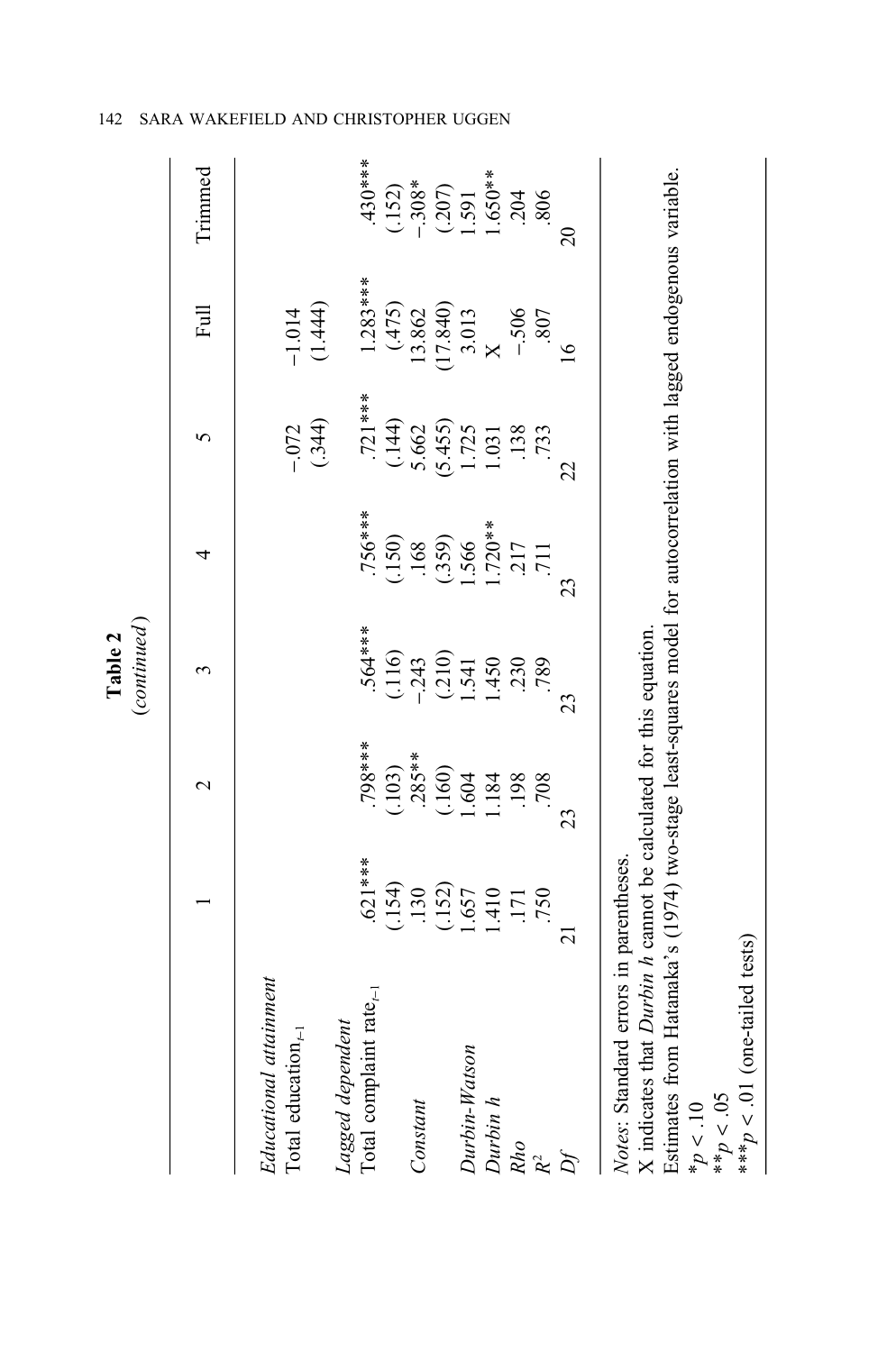a strong predictor. Among the legal indicators in Model 1, only the 1972 Civil Rights Amendment has a significant effect on the total complaint rate. Although the other legal indicators are also positive in sign, their effects are not statistically significant. In Model 2, Republican political strength appears unrelated to overall complaint rates. Consistent with our hypotheses, the unemployment rate has a significant positive effect on the rate of total EEOC complaints. Net of the prior year's rate of complaints, a 1 percent increase in the unemployment rate corresponds to about one additional complaint per thousand workers in Model 3 of Table 2. Models 4 and 5 show little effect of benefit compensation or educational attainment, although the negative sign of the income equality effect in Model 5 is consistent with our hypotheses.

When all of the variables are included in a full model, we explain a sizable proportion of the variation in the total complaint rate. Only the legal periodization, the unemployment rate, and the lagged dependent variable, however, are even marginally statistically significant in the full equation. Moreover, the inflated standard errors and changes in sign on some estimates signal multicollinearity problems with this specification. We therefore estimated a trimmed equation that included only the legal periodization, the lagged dependent variable, and unemployment. The trimmed model appears more reasonable and explains a comparable proportion of variation in the complaint rate.<sup>5</sup> Again, both unemployment and the 1972 amendments increase the complaint rate in our final trimmed equation.

*Race Complaint Rate.* Table 3 shows determinants of race complaints per thousand non-White workers. Consistent with our expectations, Model 1 shows that the rate of race complaints increased by about 2.2 complaints per thousand in the years following the 1972 Amendment, net of the prior year's complaint rate and other legal changes. Neither the ADEA nor the ADA were directed to racial discrimination and the Age and Equal Pay period is a marginally significant negative predictor. Contrary to expectations, Republican political strength fails to reduce the race complaint rate in Model 2. The rate of African-American unemployment is nonsignificant in Model 3, though it is a strong positive predictor in models that exclude the lagged dependent variable (not shown). The effects of benefit compensation and income equality are also nonsignificant in Models 4 and 5. The negative effect of income inequality is consistent with our model, though the negative sign of the education effect is not. We had anticipated that higher education levels would increase the complaint rate, yet African-American educational attainment has a nonsignificant negative effect on race complaints. We fit both full and trimmed models, with the trimmed model again providing the most reasonable fit to the data. African-American unemployment emerges as a significant predictor of race complaints in equations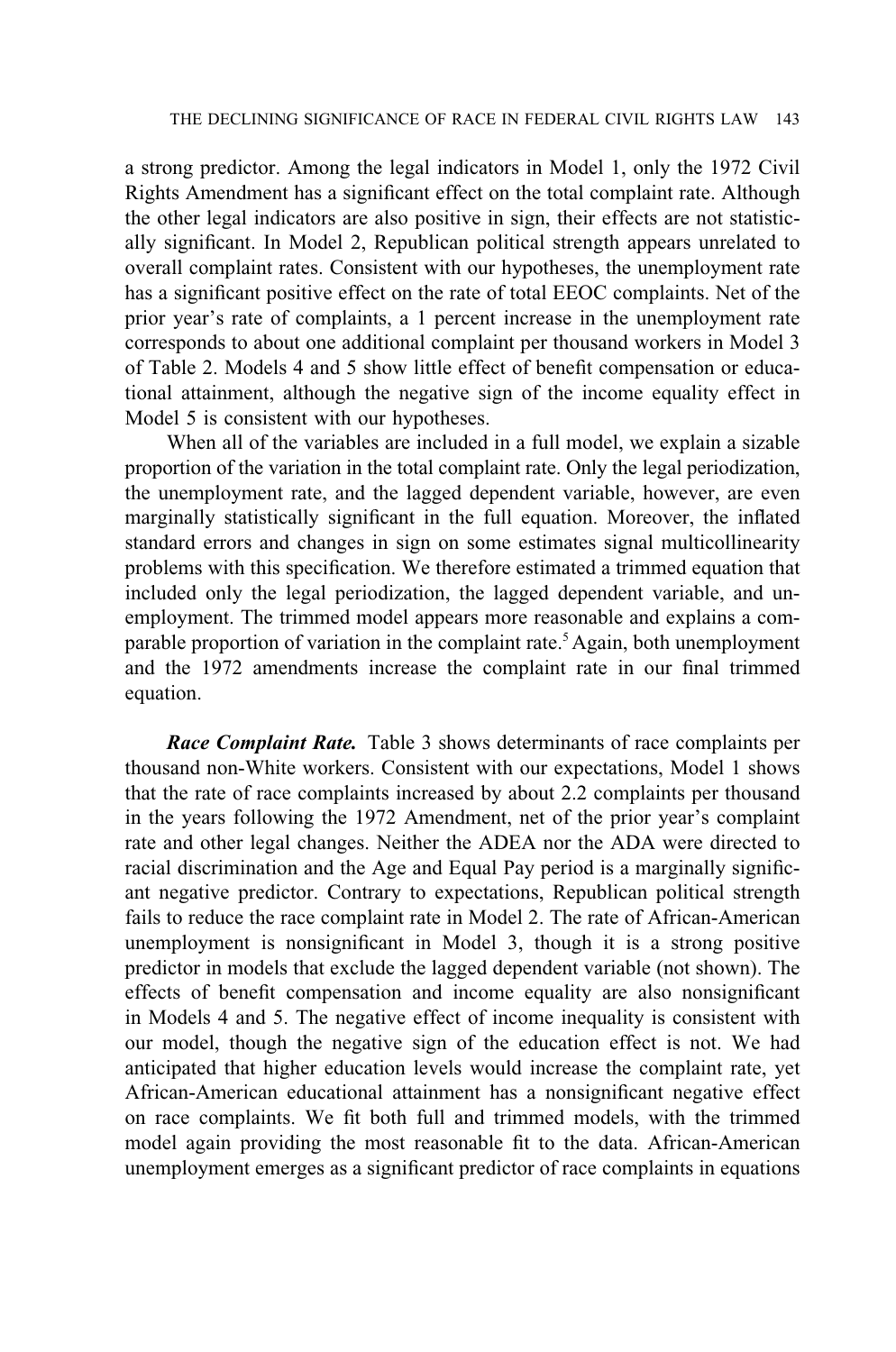| $\frac{1}{2}$<br>l                                  |
|-----------------------------------------------------|
|                                                     |
| $\ddot{\cdot}$                                      |
| malointo I<br>kare Li<br>)<br>}<br>ᅎ<br>יירי היירדי |
|                                                     |
|                                                     |

|                                        | Adjusted Determinants of Race Complaints Per Thousand Workers |                  | Table 3        |        |                                                        |                        |
|----------------------------------------|---------------------------------------------------------------|------------------|----------------|--------|--------------------------------------------------------|------------------------|
|                                        |                                                               | $\mathrel{\sim}$ |                | 4      | Full                                                   | Trimmed                |
| Legal periodization<br>1972 Amendment, | $2.200**$                                                     |                  |                |        | $2.932***$                                             | $2.220***$             |
|                                        | (1.045)                                                       |                  |                |        | (1.150)                                                | $(0.939)$<br>-2.136*** |
| Age and Equal Pay,                     | $-.885**$                                                     |                  |                |        |                                                        |                        |
| Disability Act,                        | $(-531)$<br>$-885$                                            |                  |                |        | $\begin{array}{c} .681 \\ (1.741) \\ .157 \end{array}$ | $(0.639)$<br>-1.288**  |
| Political climate                      | (.804)                                                        |                  |                |        | (1.307)                                                | (.735)                 |
| Republican strength $_{t-1}$           |                                                               | (.014)<br>.007   |                |        | (.013)<br>.002                                         |                        |
| Economic opportunity                   |                                                               |                  |                |        |                                                        |                        |
| Af.-Am. unemployment <sub>r-1</sub>    |                                                               |                  | (.095)<br>.082 |        | $.325***$<br>(.123)                                    | 350***<br>(.119)       |
| Compensation structure                 |                                                               |                  |                |        |                                                        |                        |
| Non-wage benefits $_{r-1}$             |                                                               |                  |                | $-112$ | $-.548$                                                |                        |
|                                        |                                                               |                  |                | (.093) | (1.076)                                                |                        |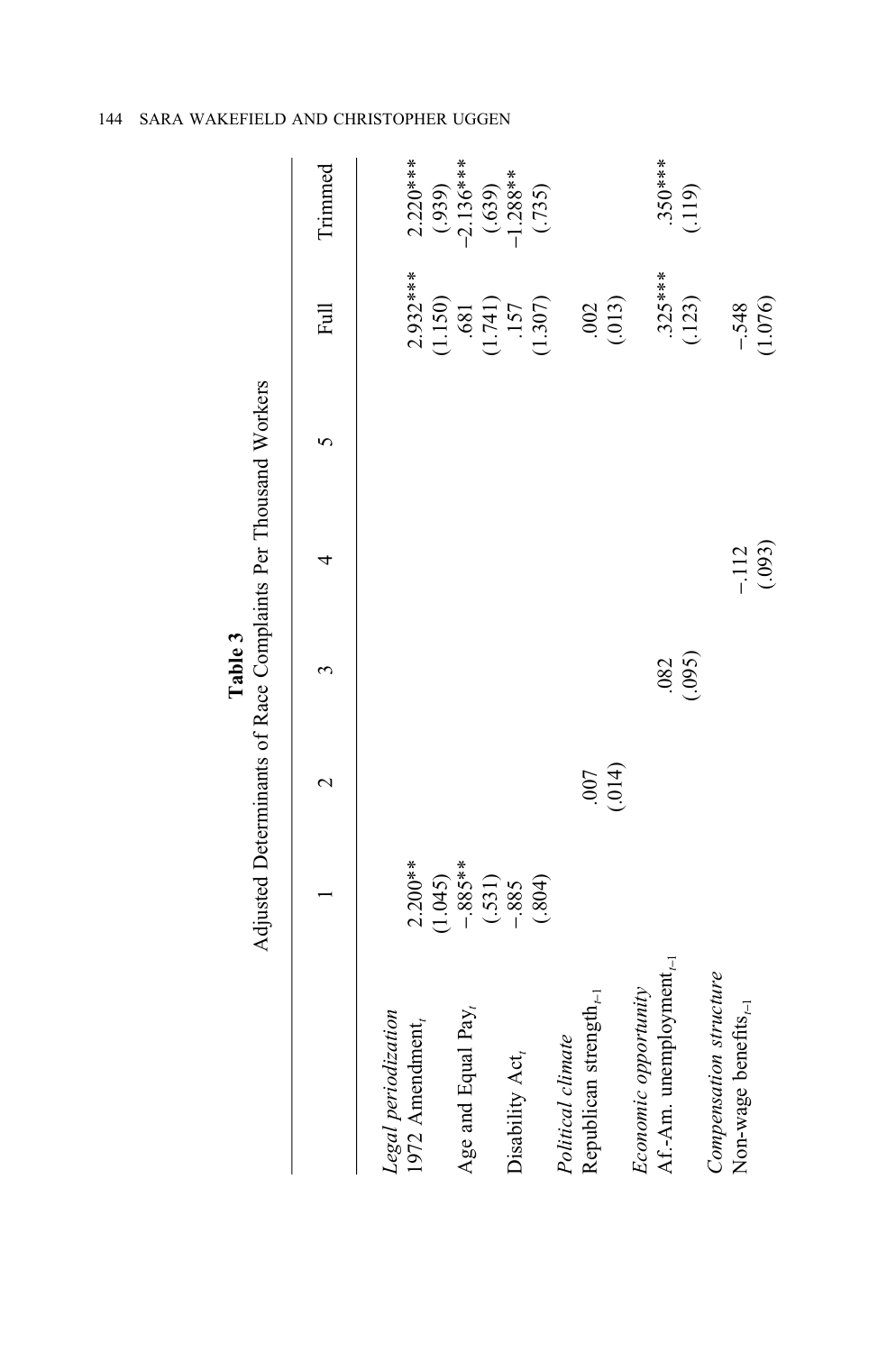| Educational attainment<br>Median income ratio $_{t-1}$<br>Race complaint rate $_{r-1}$<br>Af.-Am. education $_{n=1}$<br>Lagged dependent<br>Af.-Am. to White<br>Income equality                                                                                                                            | 538***                                                   | 185****                          | 700***                                              | 834****                           | $****008.$<br>(.264)<br>(21.379)<br>$-18.045$<br>$-.357$ | .544****<br>(2.959)<br>(18.845)<br>$-.256$<br>10.301      | 198                                                               |
|------------------------------------------------------------------------------------------------------------------------------------------------------------------------------------------------------------------------------------------------------------------------------------------------------------|----------------------------------------------------------|----------------------------------|-----------------------------------------------------|-----------------------------------|----------------------------------------------------------|-----------------------------------------------------------|-------------------------------------------------------------------|
| Constant                                                                                                                                                                                                                                                                                                   | (.157)<br>.750                                           | (118)<br>(.716)<br>805           | (146)<br>.317                                       | $2.532**$<br>(.124)<br>1.363)     | (.123)<br>(14.103)<br>15.609                             | (.286)<br>$-.335$                                         | 1.397*<br>(.183)                                                  |
| Durbin-Watson<br>Durbin h<br>Rho<br>$\beta$<br>$\mathcal{R}^2$                                                                                                                                                                                                                                             | $(658)$<br>1.775<br>956<br>707<br>.112<br>$\overline{c}$ | .650<br>117<br>175<br>.648<br>23 | $2.085***$<br>$(977)$<br>1.455<br>273<br>.656<br>23 | .622<br>095<br>663<br>1.811<br>23 | 1.820<br>589<br>.670<br>0.60<br>22                       | $(23.270)$<br>$2.047$<br>812<br>$-.023$<br>$\overline{6}$ | $1.973**$<br>(0.940)<br>763<br>$\overline{141}$<br>$\overline{c}$ |
| Estimates from Hatanaka's (1974) two-stage least-squares model for autocorrelation with lagged endogenous variable.<br>X indicates that Durbin h cannot be calculated for this equation.<br>Notes: Standard errors in parentheses.<br>*** $p < .01$ (one-tailed tests)<br>$50 \leq a_{**}$<br>$^{*}p < 10$ |                                                          |                                  |                                                     |                                   |                                                          |                                                           |                                                                   |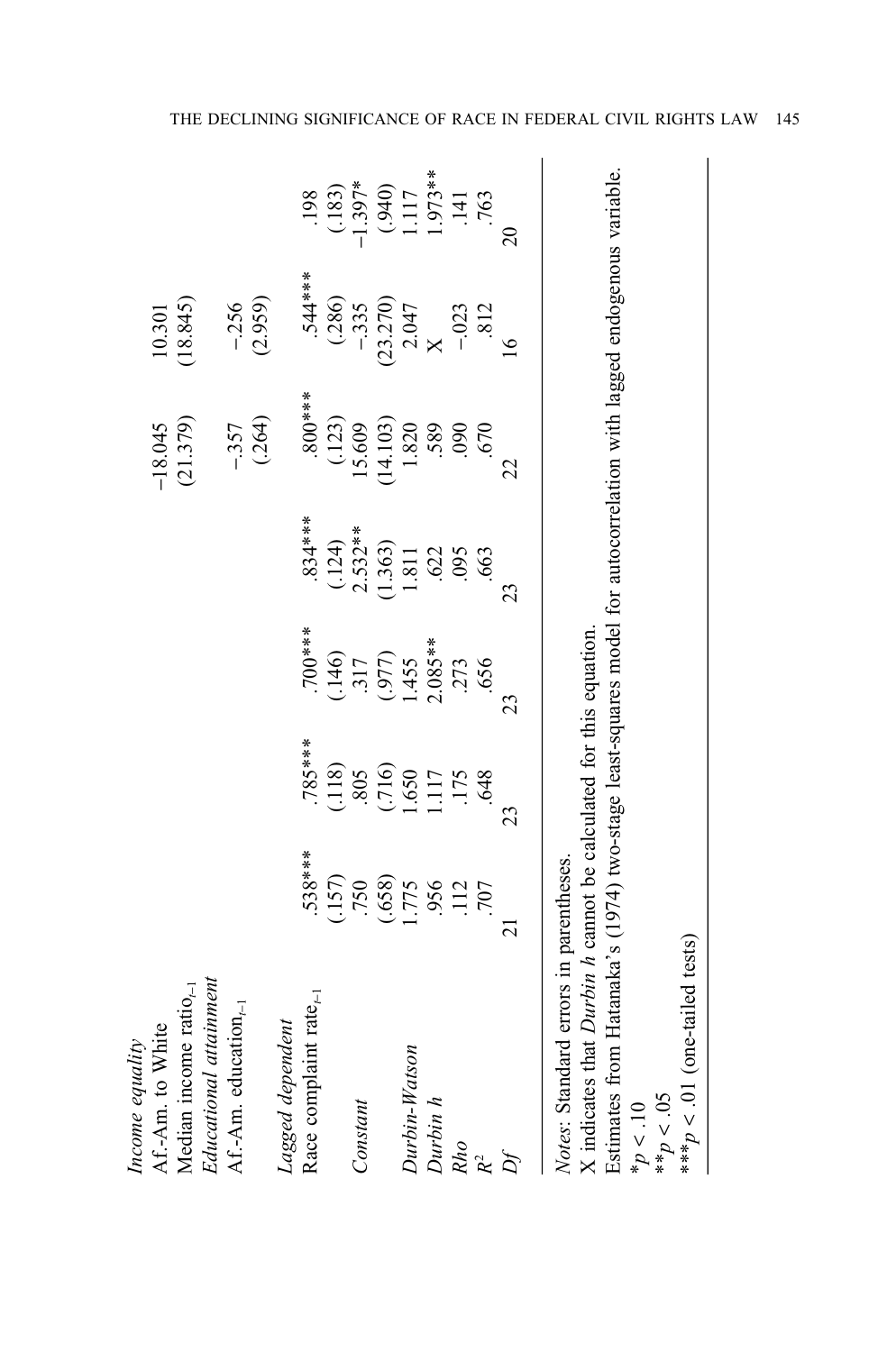that also include the legal periodization. In the trimmed model, the negative estimates for the ADA and the ADEA suggest that these legal changes may have actually *suppressed* the rate of race complaints, net of the 1972 Amendment, the African-American unemployment rate, and the lagged term.

*Sex Complaint Rate.* Table 4 shows that results for the sex complaint rate parallel those for race complaints. Again, the 1972 Amendment significantly raises the sex complaint rate in all models. The group-specific unemployment rate is also a strong positive predictor, with a 1 percent increase in female unemployment increasing sex complaints by about one complaint per thousand. The trimmed model shows that the effect of female unemployment holds net of the legal periodization and the initial rate of sex complaints reflected in the lagged dependent variable. Overall, the time series analysis presents a similar picture for the rate of total, race, and sex complaints. In each case, the 1972 legal changes and adverse economic conditions increased the standardized complaint rate.

Though we cannot incorporate more recent complaint data in our time series analysis because of changes in the EEOC's reporting procedures after 1994, Figure 3 shows more recent trends in EEOC charges. Because complainants may file claims with the EEOC under more than one basis or statute, percentages in the table sum to more than 100 percent. As the figure illustrates, the patterns detailed above continue today. Race charges continue to decline, representing 36 percent of all charges by 2001. Sex charges continue to make up about 31 percent of all charges to the EEOC. Though age and disability claims leveled off after 1994, they still comprise almost 40 percent of all discrimination claims filed with the EEOC. Age complaints against private sector employers continue to rise (Chen 2002) and this trend will likely continue as members of the baby boom generation reach retirement age and develop work disabilities associated with aging.

### *Discussion: The Transformation of Discrimination as a Social Problem*

Our analysis of trends in discrimination complaints to the EEOC reveals a major shift. Race discrimination complaints have fallen in absolute numbers, standardized rates, and as a proportion of all complaints in the past 25 years. Among the political and socioeconomic factors we considered, unemployment is clearly the strongest predictor of all types of claims: people file more discrimination complaints under adverse economic conditions. In light of the short time series and potential multicollinearity problems, we are reluctant to make strong causal claims for these findings. Nevertheless, this pattern of results provides a number of insights for refining our conceptual model and raises additional questions for further research.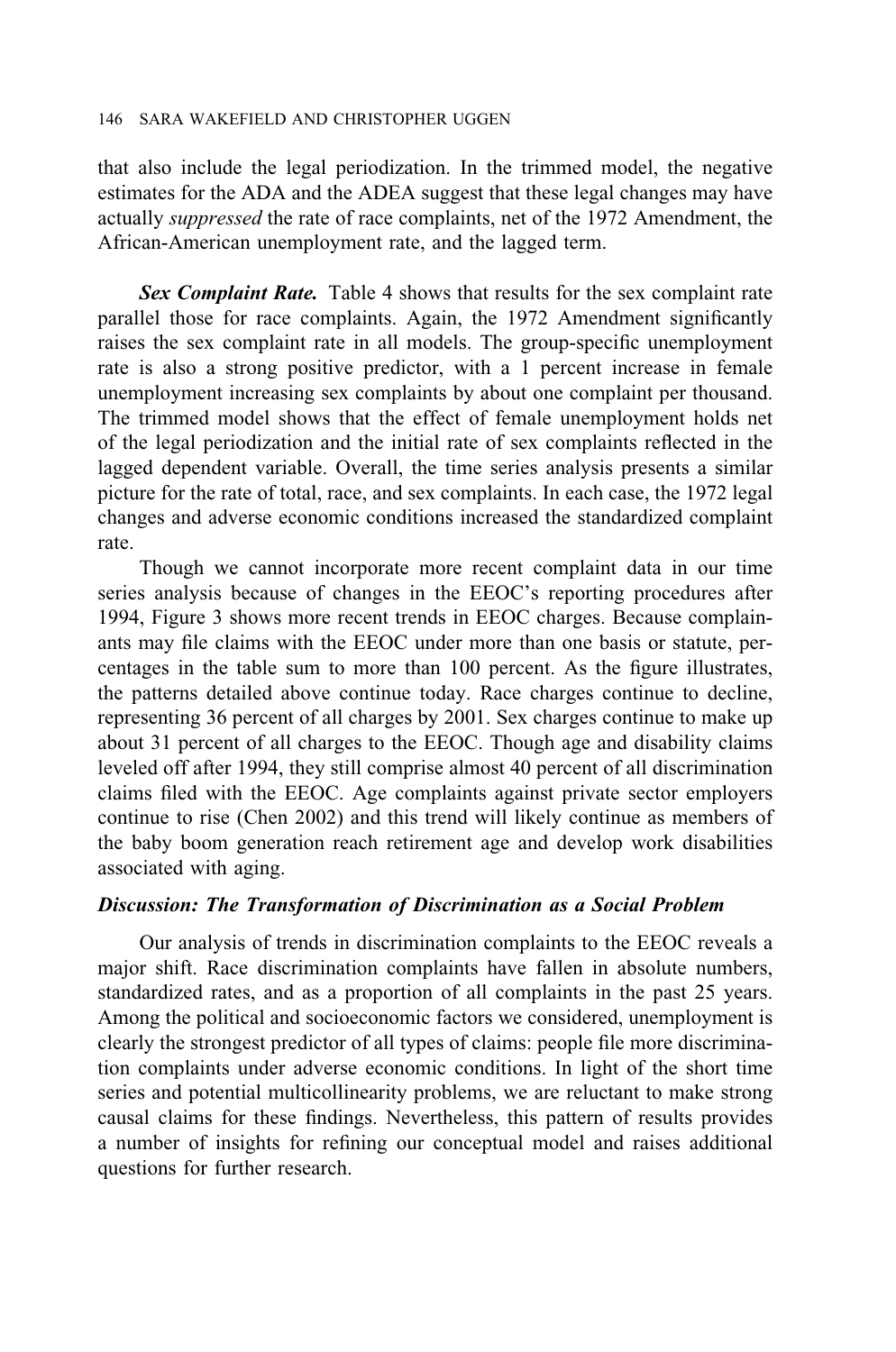|                              |                                            |                  |           |        | Adjusted Determinants of Sex Complaints Per Thousand Workers |                  |                                                     |
|------------------------------|--------------------------------------------|------------------|-----------|--------|--------------------------------------------------------------|------------------|-----------------------------------------------------|
|                              |                                            | $\mathrel{\sim}$ | 3         | 4      | 5                                                            | Eul              | Trimmed                                             |
| Legal periodization          |                                            |                  |           |        |                                                              |                  |                                                     |
| 1972 Amendment,              | $.370***$                                  |                  |           |        |                                                              | 393***           | $.300**$                                            |
|                              |                                            |                  |           |        |                                                              | (.152)           |                                                     |
| Age and Equal Pay,           |                                            |                  |           |        |                                                              | $.416**$         |                                                     |
|                              |                                            |                  |           |        |                                                              |                  |                                                     |
| Disability Act,              | $(.163)$<br>$-.038$<br>$(.083)$<br>$-.047$ |                  |           |        |                                                              | $(251)$<br>$251$ | $(187)$<br>$(003)$<br>$(003)$<br>$(003)$<br>$(001)$ |
|                              | (.120)                                     |                  |           |        |                                                              | (.203)           |                                                     |
| Political climate            |                                            |                  |           |        |                                                              |                  |                                                     |
| Republican strength $_{r-1}$ |                                            | $\overline{0}$   |           |        |                                                              | .003             |                                                     |
|                              |                                            | (.002)           |           |        |                                                              | (.003)           |                                                     |
| Economic opportunity         |                                            |                  |           |        |                                                              |                  |                                                     |
| Female unemployment $_{t-1}$ |                                            |                  | $0.88***$ |        |                                                              | .079****         | $-079***$                                           |
|                              |                                            |                  | (.033)    |        |                                                              | (.033)           | (.033)                                              |
| Compensation structure       |                                            |                  |           |        |                                                              |                  |                                                     |
| Non-wage benefits $_{i=1}$   |                                            |                  |           | .0009  |                                                              | $-120$           |                                                     |
|                              |                                            |                  |           | (.019) |                                                              | (.110)           |                                                     |
| Income equality              |                                            |                  |           |        |                                                              |                  |                                                     |
| Female to male               |                                            |                  |           |        | $-756$                                                       | $-1.095$         |                                                     |
| Median income ratio $_{t-1}$ |                                            |                  |           |        | (1.873)                                                      | (1.745)          |                                                     |

Adjusted Determinants of Sex Conplaints Per Thousand Workers **Table 4**

THE DECLINING SIGNIFICANCE OF RACE IN FEDERAL CIVIL RIGHTS LAW 147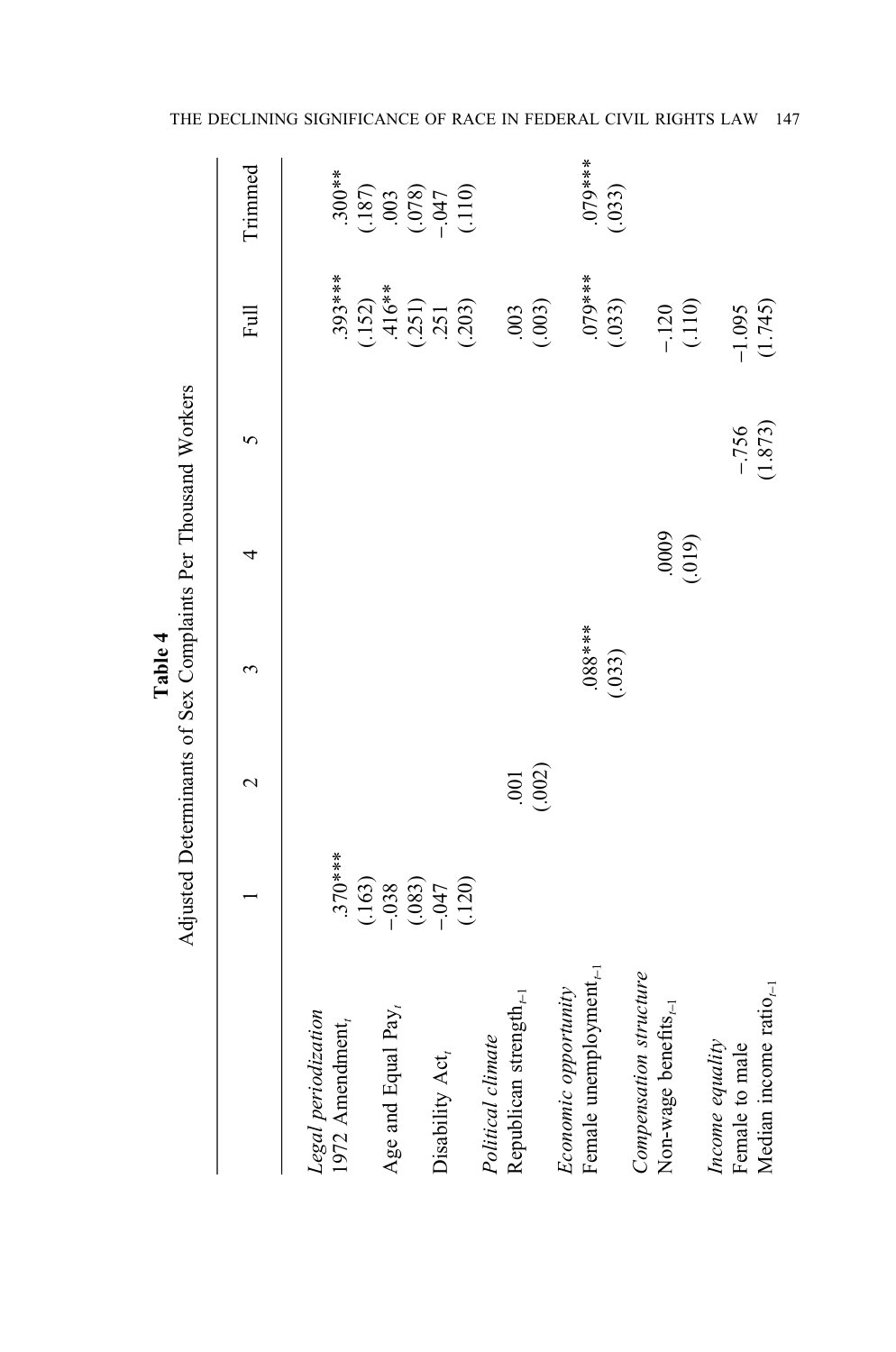|                                                                                                                                                                                                                                                                   |                                         |                                          | (continued)                                         |                                        |                    |                      |                                                                 |
|-------------------------------------------------------------------------------------------------------------------------------------------------------------------------------------------------------------------------------------------------------------------|-----------------------------------------|------------------------------------------|-----------------------------------------------------|----------------------------------------|--------------------|----------------------|-----------------------------------------------------------------|
|                                                                                                                                                                                                                                                                   |                                         | $\mathsf{C}$                             | m                                                   | 4                                      | 5                  | Full                 | Trimmed                                                         |
| Educational attainment<br>Female education $_{t=1}$                                                                                                                                                                                                               |                                         |                                          |                                                     |                                        | .126               | .266                 |                                                                 |
| Lagged Dependent                                                                                                                                                                                                                                                  |                                         |                                          |                                                     |                                        | (.596)             | (.968)               |                                                                 |
| Sex complaint rate $_{t-1}$                                                                                                                                                                                                                                       | 545 ***                                 | ***99.                                   | $.568***$                                           | 775***                                 | (134)              | $***067$ .           | $.387***$                                                       |
|                                                                                                                                                                                                                                                                   |                                         | .108)                                    |                                                     |                                        |                    | (.304)               |                                                                 |
| Constant                                                                                                                                                                                                                                                          |                                         |                                          |                                                     |                                        | $-910$             |                      |                                                                 |
|                                                                                                                                                                                                                                                                   | $(149)$<br>$.068$<br>$(102)$<br>$(172)$ | $.163$<br>$(.105)$<br>$1.647$<br>$1.079$ | $(124)$<br>$-261*$<br>$(191)$<br>$1.533$<br>$1.533$ | $(147)$<br>$208$<br>$(237)$<br>$(344)$ |                    | $-1.802$<br>(10.738) | $(151)$<br>$-326**$<br>$(187)$<br>$1.657$<br>$1.364$<br>$1.364$ |
| Durbin-Watson                                                                                                                                                                                                                                                     |                                         |                                          |                                                     |                                        | $(6.328)$<br>1.686 | $\frac{2.600}{X}$    |                                                                 |
| Durbin h                                                                                                                                                                                                                                                          | .891                                    |                                          |                                                     | 1.371                                  | 1.098              |                      |                                                                 |
|                                                                                                                                                                                                                                                                   | .114                                    | .176                                     | .233                                                | .178                                   | .157               | $-.300$              |                                                                 |
| ರ<br>ಜ<br>ರ್                                                                                                                                                                                                                                                      | .728                                    | .680                                     | 743                                                 | .675                                   | .678               | .823                 | .773                                                            |
|                                                                                                                                                                                                                                                                   | $\overline{c}$                          | 23                                       | 23                                                  |                                        | 22                 | $\overline{6}$       | $\overline{6}$                                                  |
| Estimates from Hatanaka's (1974) two-stage least-squares model for autocorrelation with lagged endogenous variable.<br>X indicates that Durbin h cannot be calculated for this equation.<br>Notes: Standard errors in parentheses.<br>$k_p < 10$<br>$k*_p < 0.05$ |                                         |                                          |                                                     |                                        |                    |                      |                                                                 |

\*\*\**p*

< .01 (one-tailed tests)

**Table 4** (continued)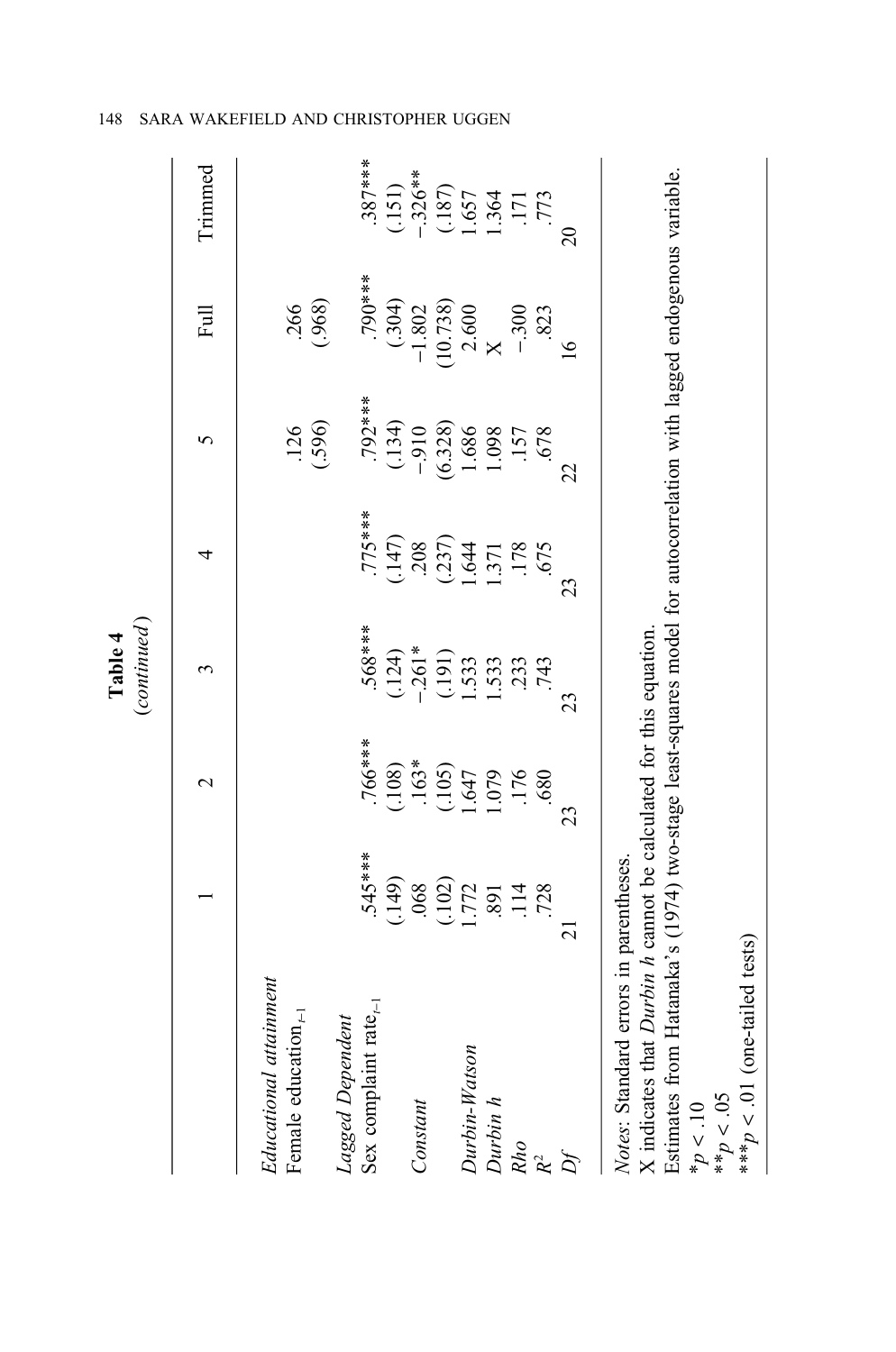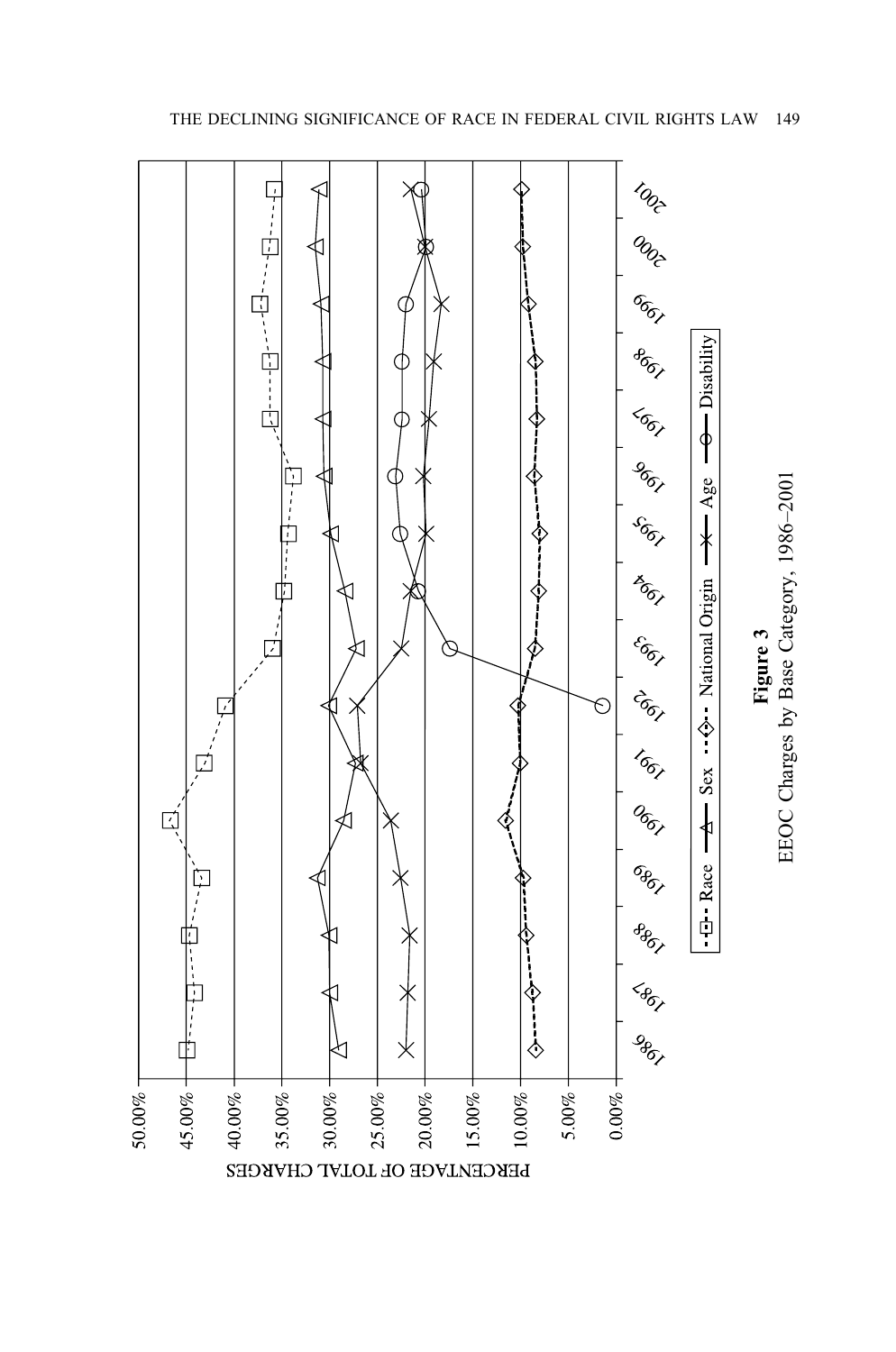First, we find strong evidence that the external labor market influences discrimination claims, even after statistically controlling for legal changes and other factors. Unemployment rates affect workers' decisions to voice their complaints rather than exit to other work (Hirschman 1970) or to seek recourse through internal company procedures (Edelman 1990; Edelman and Petterson 1999). Workers thus file more formal complaints or lawsuits (Donohue and Siegelman 1991) when they cannot easily obtain comparable employment. The relationship between discrimination claims and unemployment is instructive in light of research showing that African-American workers are especially vulnerable to labor market recessions (Freeman 1997).<sup>6</sup> Moreover, this vulnerability is not equally distributed among African-American workers; Black women and less skilled Black men are most likely to experience layoffs during recessions (Neckerman and Kirschenman 1991). The rate of discrimination may also increase during economic downturns, as employers have greater freedom to exercise discriminatory tastes through selective layoffs or hiring (Becker 1957; England 1992).

Just as workers vary in their exposure to discrimination, some workers are better equipped than others to initiate discrimination claims. The so-called ghetto poor or "underclass," for example, is most likely to experience hiring discrimination and least equipped to file a complaint with the EEOC (Galanter 1974; Ewick and Silbey 1998; Neckerman and Kirschenman 1991; Wilson 1996). Conversely, older middle-class Whites may experience less discrimination but are better positioned to file a claim and engage the legal system. In light of this, EEOC reliance on individual complainants is problematic because it places the greatest burden on those with the fewest resources to file formal complaints.

While instructive, these data cannot address variations in the class background of EEOC discrimination complainants. Research examining how shifts in the class structure of complainants over time affect the form and level of EEOC complaints is a promising area for further investigation. Additionally, studies disaggregating discrimination complaints by industry or sector would shed considerable light on the conceptual model outlined here.

With regard to the political climate, partisan strength appears to have little effect on complaint rates. We find a sharp decline in the race complaint rate under the Ford and Carter administrations, rather than during the Reagan–Bush regime as anticipated. It appears that standard measures of Republican strength may not fully capture political influences on discrimination claims. Despite the null effects in our time series analysis, there are several reasons to believe that political as well as economic shifts affect the diffusion of complaints beyond race issues. For example, the late 1970s were marked by major changes in the economic and political position of African Americans. Economic shifts during this period may have slowed the momentum of the civil rights era, as the decade closed with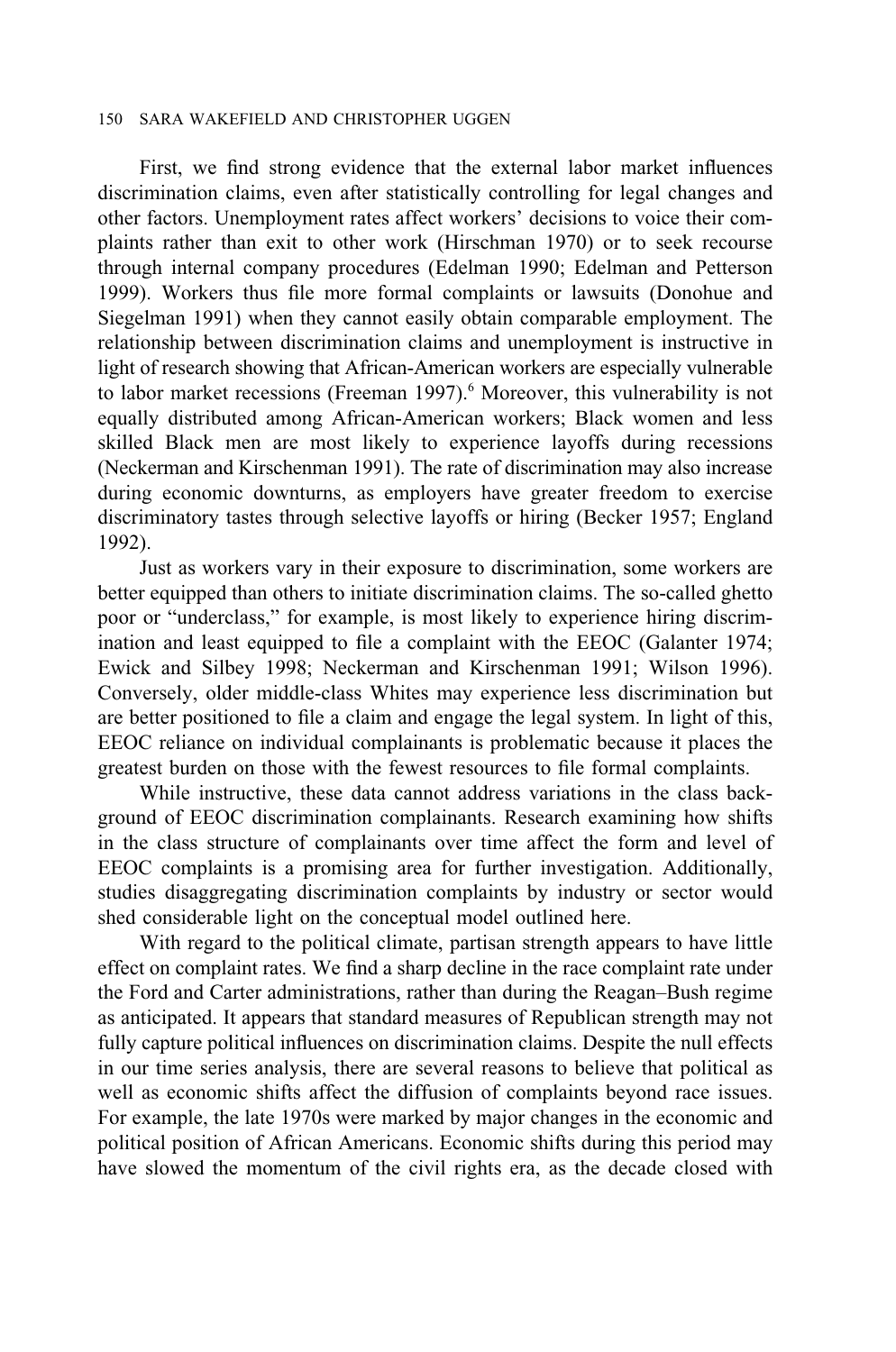widening class division (Dawson 1995; Wilson 1987), rising economic inequality (Freeman 1997), and restructured employment within African-American communities (e.g., Kasarda 1989). The period was also marked by declining African-American political activism, with priorities shifting away from improving the job prospects of the working-class and toward the needs and concerns of middle-class homeowners—specifically, community development and capital accumulation (Dawson 1995; Gregory 1995; Oliver and Shapiro 1995).

EEO policy returned to public prominence in the 1980s with President Reagan articulating a civil rights policy that declared hiring discrimination resolved, portrayed earlier federal policy as promoting racism against White men, and, more generally, viewed race-based political mobilization as a threat to the individualized nature of American democracy (Omi and Winant 1986). Ironically, this stance may have inflated complaints by increasing just the sort of activism that President Reagan opposed—community-level political mobilization based on membership in a racial or ethnic group, designed to achieve gains for *classes* of workers rather than individual targets of discrimination. Shortly thereafter, the EEOC was swamped by sexual harassment claims after the Clarence Thomas confirmation hearings in 1991 (Goldweber 2002), when many politicians were signaling that sexual harassment claims would not be taken seriously.

Perhaps complainants are more responsive to local political organization than Republican strength at the national level. If this is the case, our measure of national partisan strength would fail to capture such localized effects. A regional analysis comparing discrimination complaints across states might be more useful in identifying the connections between local political climate, dissent organized in response to national civil rights policy, and the form and level of discrimination complaints filed with federal agencies. Also, political effects may be more salient after complaints are filed, affecting outcomes or resolutions at the EEOC rather than complaint levels per se (Hindera 1993; Wood 1990).

Finally, it is clear that changes in civil rights law have affected complainants by expanding the legal bases of discrimination. In particular, the 1972 Civil Rights Amendment increased the rate and number of all types of complaints. The Amendment expanded the legitimacy of discrimination claims from racial minorities to other groups of workers, coinciding with greater EEOC outreach efforts to increase public awareness. The 1972 Amendment helped raise complaint rates to a 1976 peak and contributed to an EEOC backlog of 94,700 unresolved charges by 1977 (Goldweber 2002). After the initial increase, most forms of discrimination complaints declined by as much as 50 percent and stabilized at higher levels. The ADEA, the Equal Pay Act, and the ADA further expanded civil rights law to previously unprotected groups and further legitimized government intervention in private employment practices. These legal changes contributed to the diffusion of discrimination claims to new constituent groups and reduced the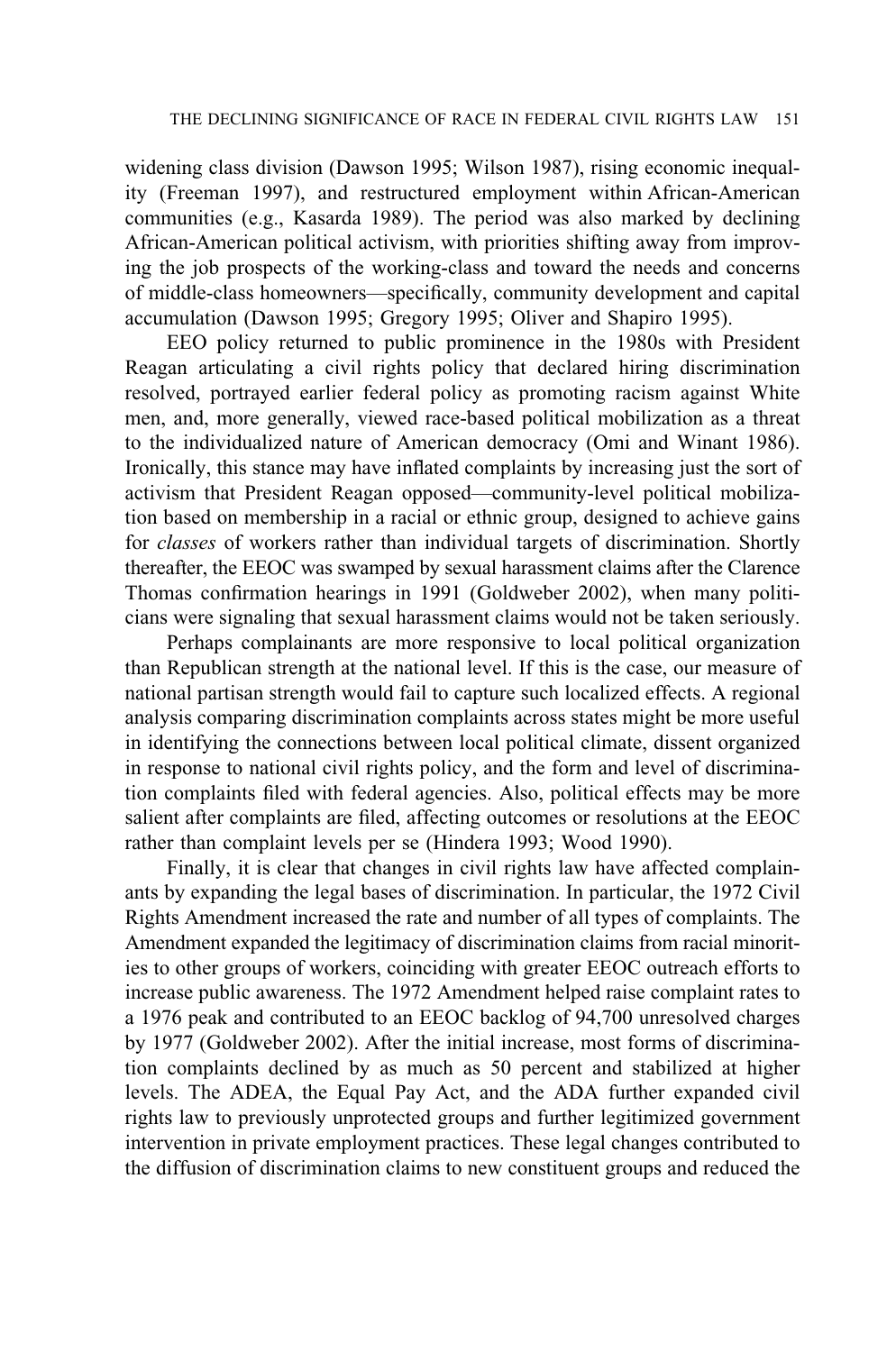*proportion* of race and sex complaints as well as the *rate* of more established claims on the basis of race. We cannot address the origins of these legal changes with these data, though we expect the relationship between worker expectations and legal change to be bidirectional or reciprocal (Edelman et al. 1999).

Legal changes also contributed to a diffusion of *jurisdiction* over discrimination claims from the EEOC to various private organizations. As a response to legal ambiguity in early legislation and enforcement, private firms developed in-house EEO offices to monitor legal compliance and handle complaints internally (Edelman 1992; Dobbin, Sutton, Meyer, and Richard 1993; Kelly and Dobbin 1998). Complaint levels stabilized as the legal framework evolved and employers become more aware of their responsibilities, perhaps eliminating the most egregious discriminatory practices (Edelman et al. 1999; Goldweber 2002).

Outside the federal government and private firms, unions continue to function as alternative grievance forums. Unionization expanded due process rights to nonunion labor by increasing general expectations of workplace fairness (Edelman 1992). Though the percentage of unionized workers declined from 28 percent in 1970 to 15 percent in 2000 (US Bureau of the Census 2001, p. 411), unions remain a forum for discrimination grievances. It remains unclear whether union representation draws complaints away from the EEOC or whether they help mobilize complaints by raising awareness about civil rights protections.

Since passage of the 1964 Civil Rights Act, the number of private organizations developed to respond wholly or in part to labor market discrimination increased as well. Political advocacy organizations such as the ACLU, NOW, NAACP, AARP, and Rainbow Coalition offer attractive alternative grievance forums for minority, female, and older workers. Because Hill's (1990) depiction of the EEOC as a "claims adjuster" rather than a law enforcement agency remains largely valid, employees may feel they are better represented by private political organizations that can draw public attention to discrimination in particular firms. Because the EEOC is directed by political appointees and the enforcement prerogatives of the president, victims of some forms of discrimination (for example, race complainants under President Reagan) may prefer to use groups such as the NAACP as public relations experts and advocates. Although we are unable to resolve these issues with these data, the impact of political advocacy organizations in the organization of discrimination claim processing remains an important area for further research.

This discussion underscores the point that the EEOC is but one of a number of alternatives for workers perceiving discrimination. We have not yet identified why a worker who decides to "grieve" chooses the EEOC, an office at her firm, or the NAACP as the site of grievance, though we suspect that EEOC complainants may be better educated and have more experience with the legal system than those who elect not to complain or seek recourse elsewhere (Ewick and Silbey 1998; Galanter 1974). In addition, the State's ability to create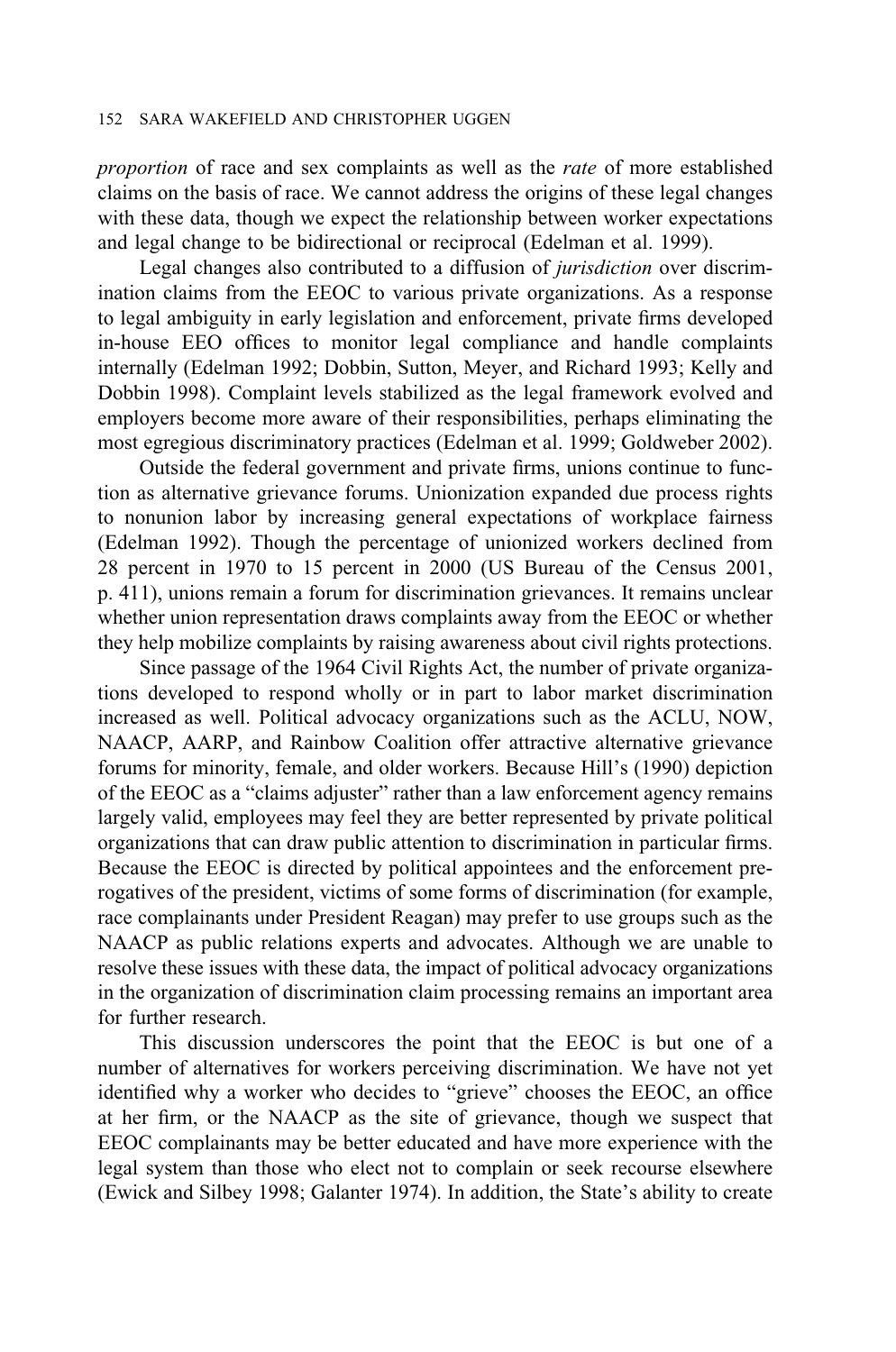substantive equity in the labor market and to offer protections to workers remains limited. It is unlikely that the EEOC reduces discrimination primarily through its enforcement efforts, especially given the recent declines in class-action suits and reductions in its enforcement budget. Nevertheless, the agency plays an important symbolic role in equalizing outcomes by serving as the public representative of government on civil rights issues.

# **Conclusion**

Sociologists continue to document disparities in pay, promotion, termination, and work expectations based on the race and gender of workers (England 1992; Pierce 1995; Williams 1995; Wilson 1996; Zwerling and Silver 1992). The racial wage gap, for example, "stagnated" in the 1980s, despite significant legal and social measures (Smith 1993, p. 79). Moreover, women consistently earn less than men and have access to fewer job opportunities (Burstein 1994; England 1992; Marini and Fan 1997; Milkman 1987). Such disparities on the basis of ascribed characteristics persist despite civil rights legislation, normative shifts in attitudes about discrimination (Schuman, Steeh, Bobo, and Krysan 1997), and extensive demographic changes in the American workforce. While employment discrimination persists, however, its form has evolved with changing legal, political, and socioeconomic conditions.

Although civil rights complaints are generally studied, discussed, and understood in terms of race (and, increasingly, sex) discrimination, we have shown a general diffusion of civil rights law to new groups of claimants. By 1994, most civil rights complaints to the EEOC were based on neither race *nor* sex discrimination. The growing share of complaints based on age and disability status signals shifts in employment discrimination and workers' perceptions of their rights on the job, perhaps as part of a larger movement to bring procedural justice to the American workplace. The spotty availability of alternative forums for exercising these emerging rights affects the rate and social distribution of complaints to the EEOC.

We have detailed trends in the nature and distribution of complaints filed with the federal Equal Employment Opportunity Commission since 1967, most notably the shift from racial discrimination to other bases of discrimination. Our descriptive figures showed that the EEOC's mission has been transformed from ensuring job access for racial minorities to processing diverse grievances from a much broader class of incumbent workers. We then specified a conceptual model to explain these patterns, based on changes in law, politics, economic conditions, compensation structure, education, and inequality. Although a confluence of forces helped diffuse civil rights law to new claimants and causes of action, our analysis suggests that economic opportunities and legal changes are the principal causal motors driving complaint rates. The strong effects of the unemployment rate on complaints appear to be consistent with economist Richard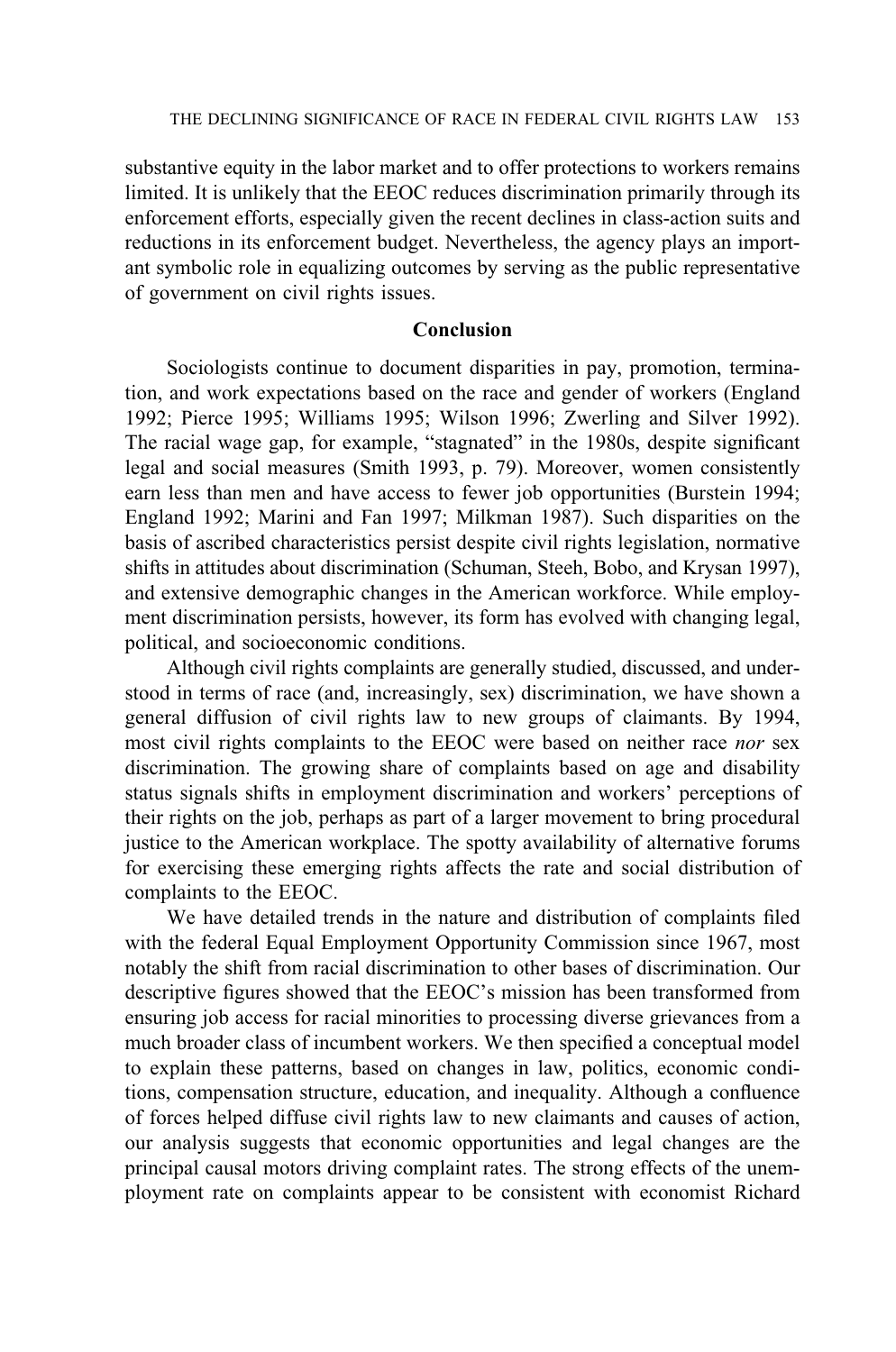Freeman's contention that "the market is more powerful than any Government program" in reducing employment discrimination (Nasar and Mitchell 1999). Our analysis suggests that government programs and the market may well work in concert, as both shape the responses of workers to discrimination.

#### **ENDNOTES**

\*This research was supported by a U.R.O.P. grant from the University of Minnesota. We thank Jennifer Pierce, Doug Hartmann, Jim Yocom, Mark Suchman, and the law and deviance colloquium at the University of Wisconsin for their helpful comments, and Jessica Huiras for research assistance. Direct correspondence to Sara Wakefield, 909 Social Science Building, 267 19th Avenue South, Minneapolis, MN 55455. Email: wakefiel@atlas.socsci.umn.edu. Fax: 612–624–7020.

<sup>1</sup>Blankenship (1993) argues that African-American women, concentrated in industries originally exempted from some federal antidiscrimination efforts, were viewed as women first and African Americans second within EEO public policy and legislation.

 $2$ Our time series analysis of complaints is limited to 1967–1994 to maintain reporting consistency, though we also show descriptive data on EEOC charges through 2001.

<sup>3</sup>A figure showing unstandardized complaints shows roughly similar trends (not shown, but available from authors), with somewhat greater temporal instability.

4 We examined the sensitivity of our estimates to alternative specifications such as OLS regression and OLS with Prais-Winsten (1954) autocorrelation corrections. All statistically significant findings were also significant in these models, although several factors that were statistically significant in OLS models were reduced to nonsignificance by the inclusion of the lagged dependent variable in our final models.

5 Nevertheless, autocorrelation remains a threat even in this specification. We compute Durbin's *h* (a variant of the Durbin-Watson statistic for lagged dependent variable models) to test for autocorrelation:

$$
h = \rho \sqrt{\frac{t}{1 - t \operatorname{var}(b^*)}}
$$

where *t* is the number of years observed and  $var(b^*)$  is the sampling variance of the lagged term. Since *h* is tested as a standard normal variable, the hypothesis of zero autocorrelation is rejected at the .05 level when *h* > 1.64 (Ostrum 1990, p. 66). We cannot calculate *h* for our full model because the inflated variance of the lagged term necessitates taking the square root of a negative.

6 The vast majority of EEOC race charges are filed by African Americans (Parker 1991).

### **REFERENCES**

Abram, Thomas G. 1993. "The Law, Its Interpretation, Levels of Enforcement Activity, and Effect on Employer Behavior." Papers and Proceedings of the Hundred and Fifth Annual Meeting of the American Economic Association. *American Economic Review* 83:62–6.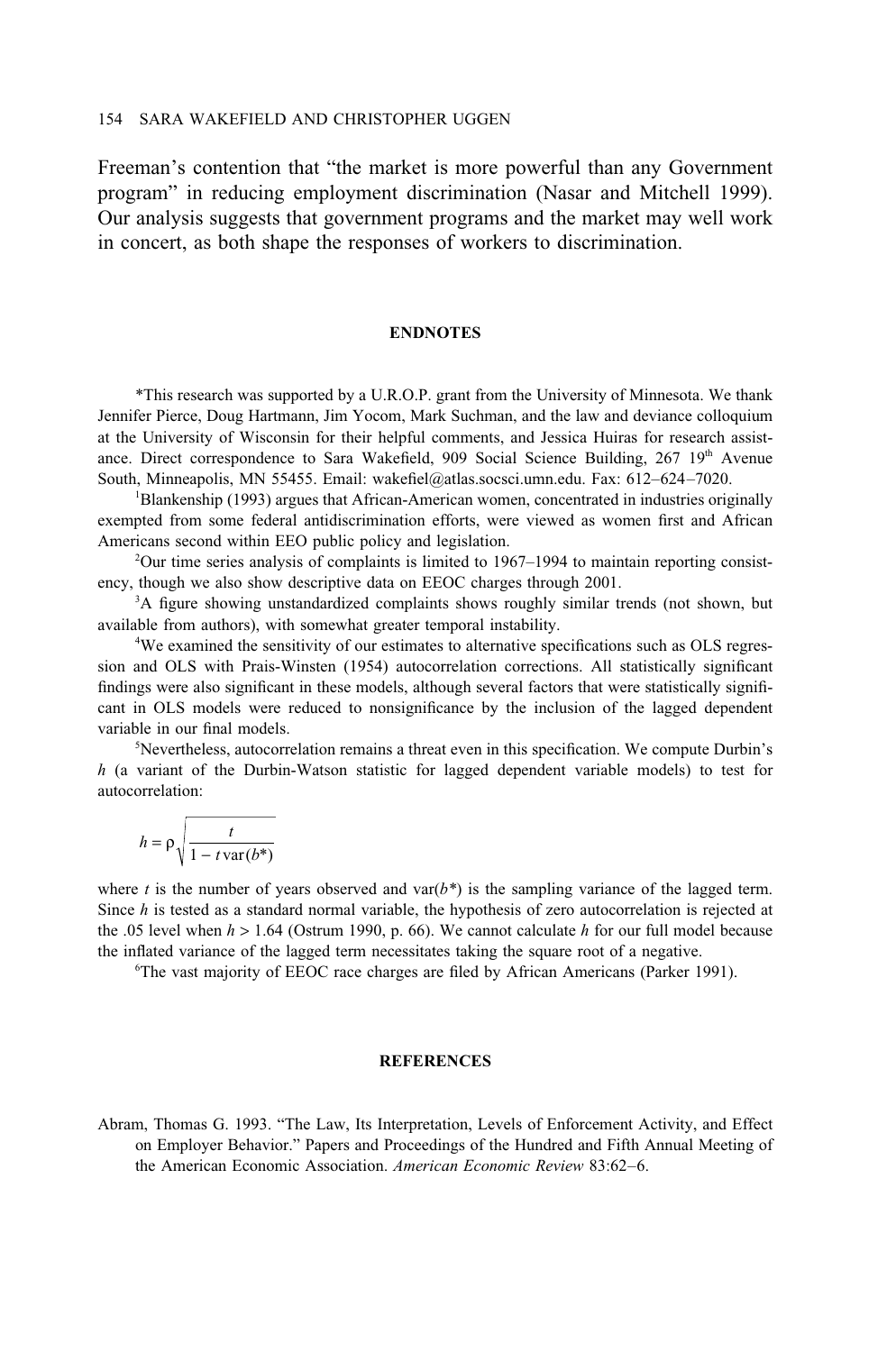Becker, Gary S. 1957. *The Economics of Discrimination*. Chicago: University of Chicago Press.

- Blankenship, Kim M. 1993. "Bringing Gender and Race In: US Employment Discrimination Policy." *Gender and Society* 7:204–26.
- Bumiller, Kristin. 1987. "Victims in the Shadow of the Law: A Critique of the Legal Protection Model." *Signs* 12:421–39.
- Burstein, Paul. 1994. *Equal Employment Opportunity: Labor Market Discrimination and Public Policy.* New York: Aldine de Gruyter.
- ——. 1985. *Discrimination, Jobs, and Politics*. Chicago: University of Chicago Press.
- Chen, Kathy. 2002. "Age-Discrimination Complaints rose 8.7% in 2001 Amid Overall Increase in Claims." *The Wall Street Journal*, p. B13.
- Coleman, James S. 1990. *Foundations of Social Theory*. Cambridge, MA: Belknap.
- Davila, Alberto and Alok K. Bohara. 1994. "Equal Employment Opportunity Across States: The EEOC 1979–1989." *Public Choice* 80:223–43.
- Dawson, Michael C. 1995. "A Black Counterpublic?: Economic Earthquakes, Racial Agenda(s), and Black Politics." *Public Culture* 7, 1:195–223.
- Dobbin, Frank, John R. Sutton, John W. Meyer, and Scott W. Richard. 1993. "Equal Opportunity Law and the Construction of Internal Labor Markets." *American Journal of Sociology* 99, 2: 396–427.
- Donohue, John and Peter Siegelman. 1991. "The Changing Nature of Employment Discrimination." *Stanford Law Review* 43:983–6.
- Edelman, Lauren B. 1992. "Legal Ambiguity and Symbolic Structures: Organizational Mediation of Civil Rights Law." *American Journal of Sociology* 97:1531–76.
- ——. 1990. "Legal Environments and Organizational Governance: The Expansion of Due Process in the American Workplace." *American Journal of Sociology* 95:1401–40.
- Edelman, Lauren B. and Stephen M. Petterson. 1999. "Symbols and Substance in Organizational Response to Civil Rights Law." *Research in Social Stratification and Mobility* 17:107–35.
- Edelman, Lauren B., Steven E. Abraham, and Howard S. Erlanger. 1992. "Professional Construction of Law: The Inflated Threat of Wrongful Discharge." *Law and Society Review* 26:47–83.
- Edelman, Lauren B., Christopher Uggen, and Howard S. Erlanger. 1999. "The Endogeneity of Legal Regulation: Grievance Procedures as Rational Myth." *American Journal of Sociology* 105:406–54.

England, Paula. 1992. *Comparable Worth: Theories and Evidence.* New York: Aldine de Gruyter.

- Ewick, Patricia and Susan S. Silbey. 1998. *The Common Place of Law: Stories from Everyday Life.* Chicago: University of Chicago Press.
- Feagin, Joe R. and Melvin P. Sikes. 1994. *Living with Racism: The Black Middle-Class Experience*. Boston: Beacon Press.
- Felstiner, William L., Richard L. Abel, and Austin Sarat. 1981. "The Emergence and Transformation of Disputes: Naming, Blaming, Claiming . . ." *Law and Society Review* 15:631–54.
- Finkel, Steven E. 1995. *Causal Analysis with Panel Data*. Thousand Oaks, CA: Sage.

Freeman, Richard B. 1997. *When Earnings Diverge: Causes, Consequences, and Cures for the New Inequality in the US*. Washington, DC: National Policy Association.

- Galanter, Marc. 1974. "Why the 'Haves' Come Out Ahead: Speculations on the Limits of Legal Change." *Law and Society Review* 9, 1:95–160.
- Goldweber, James. 2002. Letter to first author, March 22.
- Greene, William H. 1998. *Econometric Analysis, Third Edition*. Upper Saddle River, NJ: Prentice Hall.
- ——. 1997. *LIMDEP Version 7.0.* Plainview, NY: Econometric Software.
- Gregory, Steven. 1995. "Race, Identity, and Political Activism: The Shifting Contours of the African-American Public Sphere." *Public Culture* 7, 1:147–64.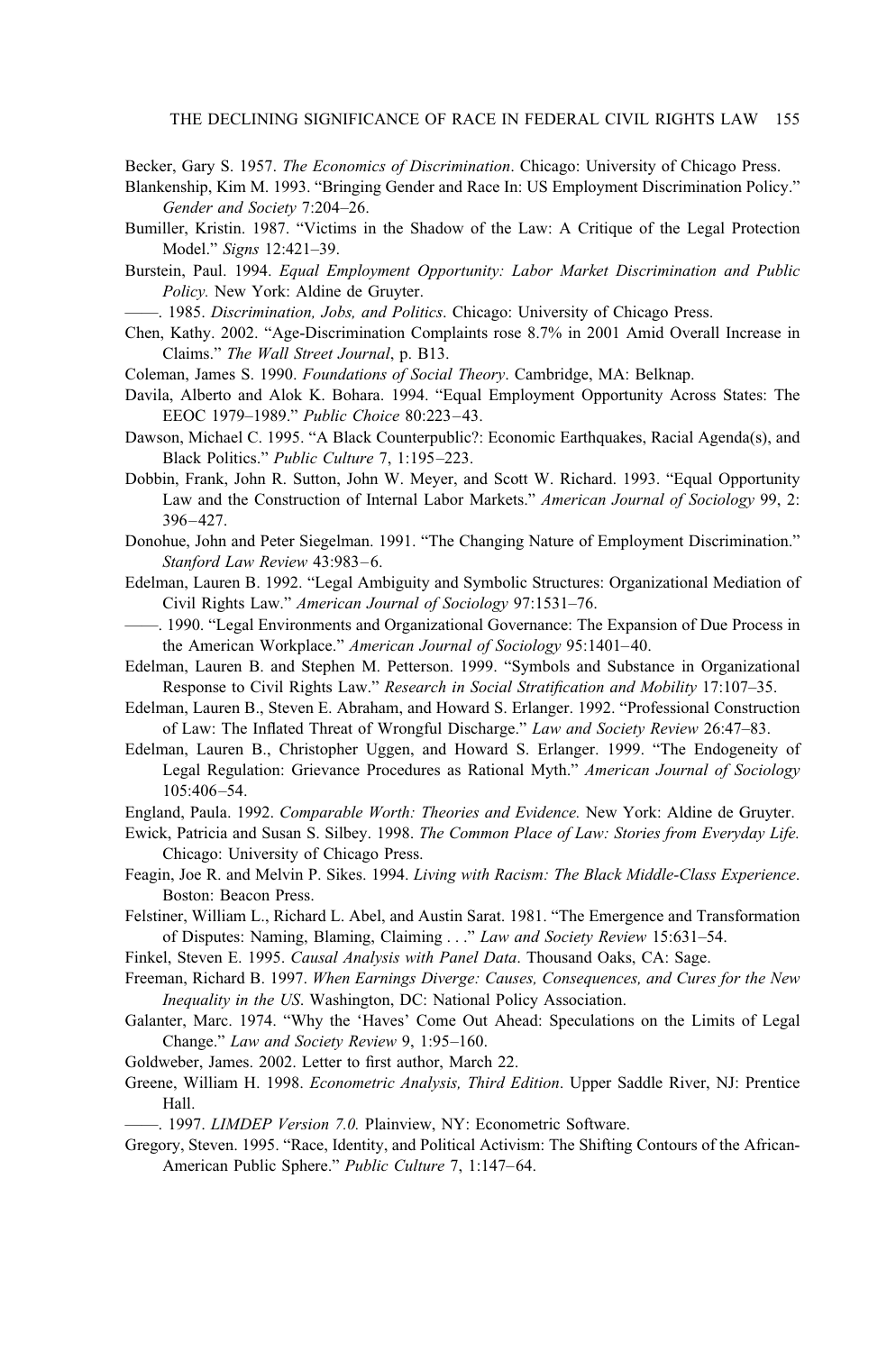- Harrison, Cynthia Ellen. 1988. *On Account of Sex: The Politics of Women's Issues, 1945–1968*. Berkeley, CA: University of California Press.
- Hatanaka, Michio. 1974. "An Efficient Estimator for the Dynamic Adjustment Model with Autocorrelated Errors." *Journal of Econometrics* 2:199–220.
- Hill, Herbert. 1990. "Critique of Chapter 6, 'Blacks in the Economy.'" in *Critique of the NRC Study, A Common Destiny: Blacks and American Society*, edited by Wornie L. Reed. Boston: Trotter Institute, University of Massachusetts.
- Hindera, John J. 1993. "Representative Bureaucracy: Imprimis Evidence of Active Representation in the EEOC District Offices." *Social Science Quarterly* 74:95–108.
- Hirschman, Albert O. 1970. *Exit, Voice, and Loyalty: Responses to Decline in Firms, Organizations, and States.* Cambridge, MA: Harvard.
- Hochschild, Arlie Russell. 1997. *The Time Bind*. New York: Metropolitan Books.
- Jacobs, David and Ronald E. Helms. 1996. "Toward a Political Model of Incarceration: A Time-Series Examination for Prison Admission Rates." *American Journal of Sociology* 102:323–57.
- Kasarda, John. 1989. "Urban Industrial Transition and the Urban Underclass." *Annals of the American Academy of Political and Social Sciences* 501:26–47.
- Kelly, Erin and Frank Dobbin. 1998. "How Affirmative Action Became Diversity Management: Employer Response to Antidiscrimination Law, 1961–1996." *American Behavior Scientist* 41, 7:960–84.
- Kirkland, Katie. 2001. Unpublished data, "Civilian Labor Force Population by Age and Sex: 1979– 1994," provided to first author, November 5.
- Manza, Jeff and Clem Brooks. 1999. *Social Cleavages and Political Change.* New York: Oxford Press.
- Marini, Margaret M. and Pi-Ling Fan. 1997. "The Gender Gap in Earnings at Career Entry." *American Sociological Review* 62:588–604.
- Menaghan, Elizabeth G. 1991. "Work Experiences and Family Interaction Processes: The Long Reach of the Job?" *Annual Review of Sociology* 17:419–44.
- Milkman, Ruth. 1987. *Gender at Work: The Dynamics of Job Segregation by Sex Since World War II.* Chicago: University of Illinois Press.
- Nasar, Susan and Kirsten B. Mitchell. 1999. "Booming Job Market Draws Young Black Men into Fold." *The New York Times*, May 23.
- Neckerman, Kathryn M. and Joleen Kirschenman. 1991. "Hiring Strategies, Racial Bias, and Inner-City Workers." *Social Problems* 38, 4:433–47.
- Oliver, Melvin L. and Thomas M. Shapiro. 1995. *Black Wealth/White Wealth: New Perspectives on Racial Inequality*. New York: Routledge.
- Omi, Michael and Howard Winant. 1986. *Racial Formation in the United States: From the 1960s to the 1980s, First Edition*. New York: Routledge.
- Ostrum, Charles W. 1990. *Time Series Analysis Regression Techniques, Second Edition*. Newbury Park, CA: Sage.
- Parker, Suzy. 1991. "USA Snapshots: Charging Race Discrimination." *USA Today*, October 17, A1.
- Pierce, Jennifer. 1995. *Gender Trials: Emotional Lives in Contemporary Law Firms*. Berkeley, CA: University of California Press.
- Prais, S. J. and Christopher B. Winsten. 1954. "Trend Estimation and Serial Correlation." *Cowles Commission Discussion Paper Number 383.* Chicago.
- Rubin, Beth A. 1996. *Shifts in the Social Contract: Understanding Change in American Society*. Thousand Oaks, CA: Pine Forge Press.
- Rutherglen, George. 1995. "From Race to Age: The Expanding Scope of Employment Discrimination Law." *Journal of Legal Studies* 24:491–521.
- Scharlach, Andrew E. and Blanche Grosswald. 1997. "The Family and Medical Leave Act of 1993." *Social Science Review* 71:335–59.